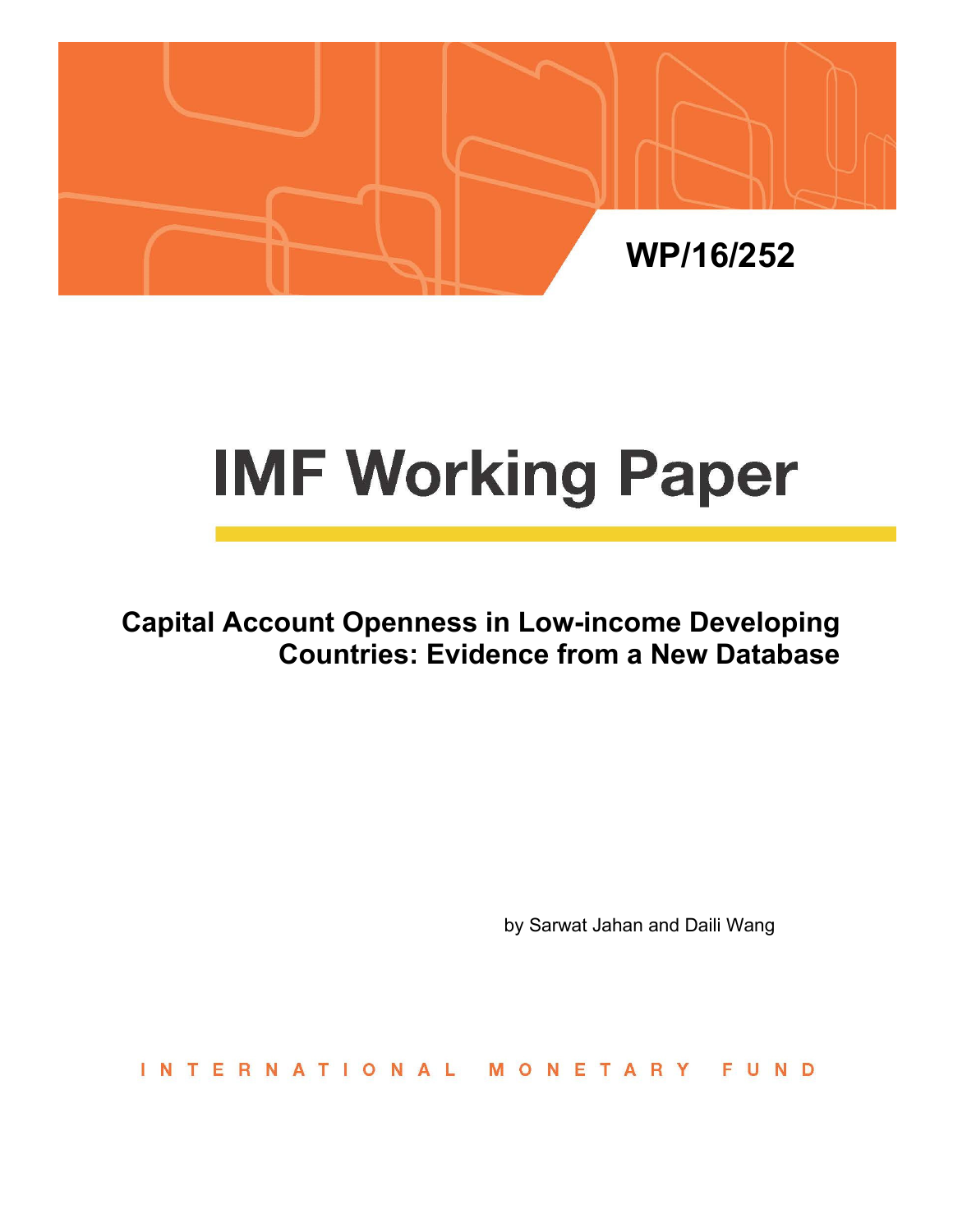#### **IMF Working Paper**

#### Strategy, Policy, and Review Department

#### **Capital Account Openness in Low-income Developing Countries: Evidence from a New Database**

#### **Prepared by Sarwat Jahan and Daili Wang1**

Authorized for distribution by Rupa Duttagupta

December, 2016

*IMF Working Papers* **describe research in progress by the author(s) and are published to elicit comments and to encourage debate.** The views expressed in IMF Working Papers are those of the author(s) and do not necessarily represent the views of the IMF, its Executive Board, or IMF management.

#### **Abstract**

The relevance of recording and assessing countries' capital flow management measures is well-recognized, but very few studies have focused on low-income developing countries (LIDCs). A key constraint is the lack of an appropriate index to measure the openness of capital account and its change over time. This paper fills the gap by constructing a de jure index based on information contained in the IMF's *Annual Report on Exchange Arrangements and Exchange Restrictions*. It provides an aggregate index to capture the overall openness of the capital account, and also provides a breakdown of openness for various subcategories of capital flows. The new database covers 164 countries with information on 12 types of asset categories over the period 1996–2013. The index provides the largest coverage of LIDCs among all existing indices and also provides granularity on openness across asset types, direction of flows and residency. The paper examines the link between de jure capital account openness with de facto capital flows and outlines potential applications of this database.

JEL Classification Numbers: C82, F21, F36

Keywords: Capital account openness, Capital flow management measure, Financial interconnectedness, Low-income developing countries, Capital flows.

Author's E-Mail Address:  $sjahan@imf.org$ ; daili.wang@guardcapitalmgt.com

<sup>&</sup>lt;sup>1</sup> We thank Rupa Duttagupta, Stephen O'Connell, Chris Papageorgiou, Catherine Pattillo, and participants at various workshops and seminars for comments and suggestions. Carla Intal provided outstanding research assistance. Rafaela Jarin and Dilcia Noren provided excellent production assistance. This paper is part of a research project on macroeconomic policy in low-income countries supported by U.K.'s Department for International Development (DFID). The views expressed herein are those of the authors and should not be attributed to the IMF, its Executive Board, its Management, or to DFID.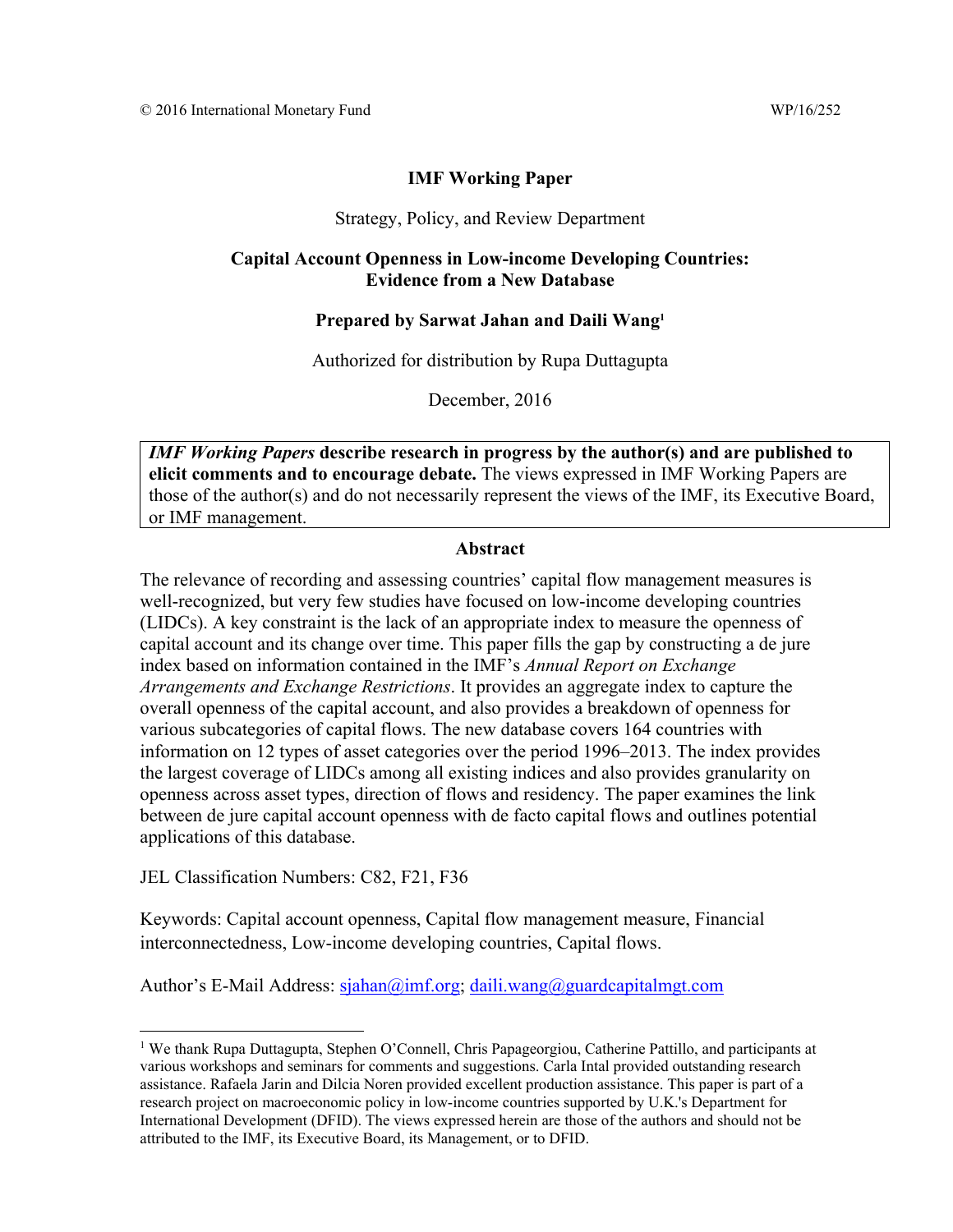# **Contents Page**

| Abstract                                                                          | $\overline{2}$ |  |  |  |
|-----------------------------------------------------------------------------------|----------------|--|--|--|
| I. Introduction                                                                   | $\overline{4}$ |  |  |  |
| II. Methodology and Comparison                                                    | 5              |  |  |  |
| III. Stylized Facts on De Jure Capital Account Openness                           | 12             |  |  |  |
| IV. De Facto Flows vs. De Jure Capital Account Openness                           | 16             |  |  |  |
| V. Concluding Remarks                                                             | 18             |  |  |  |
| <b>Tables</b>                                                                     |                |  |  |  |
| 1. Types of Assets in the Capital Account and their Sub-components                | 8              |  |  |  |
| 2. Correlation of Wang-Jahan Index with Other Capital Account Openness<br>Indices | 11             |  |  |  |
| 3. Correlation between Components of Capital Account Liberalization               |                |  |  |  |
| 4. Regional Differences in Capital Account Openness                               | 16             |  |  |  |
| <b>Figures</b>                                                                    |                |  |  |  |
| 1. Layout of Annual Report on Exchange Arrangement and Exchange<br>Restriction    | 6              |  |  |  |
| 2. A Comparison of the Indices across Common Countries                            | 12             |  |  |  |
| Capital Account Liberalization Index Across Income Groups<br>3.                   | 13             |  |  |  |
| 4. Capital Account Openness by Subcategories                                      | 13             |  |  |  |
| 5. Overall Capital Account Liberalization Index, 2000 vs. 2013                    | 14             |  |  |  |
| 6. De facto Capital Flows and De jure Capital Account Openness                    | 17             |  |  |  |
| Annex Table 1. List of Countries Covered in the Wang-Jahan Database               | 20             |  |  |  |
| Annex Table 2. Countries Classified as Gate/Walls/Open                            | 21             |  |  |  |
| Annex. Definition of the Asset Types in the Capital Account                       | 22             |  |  |  |
| References                                                                        | 24             |  |  |  |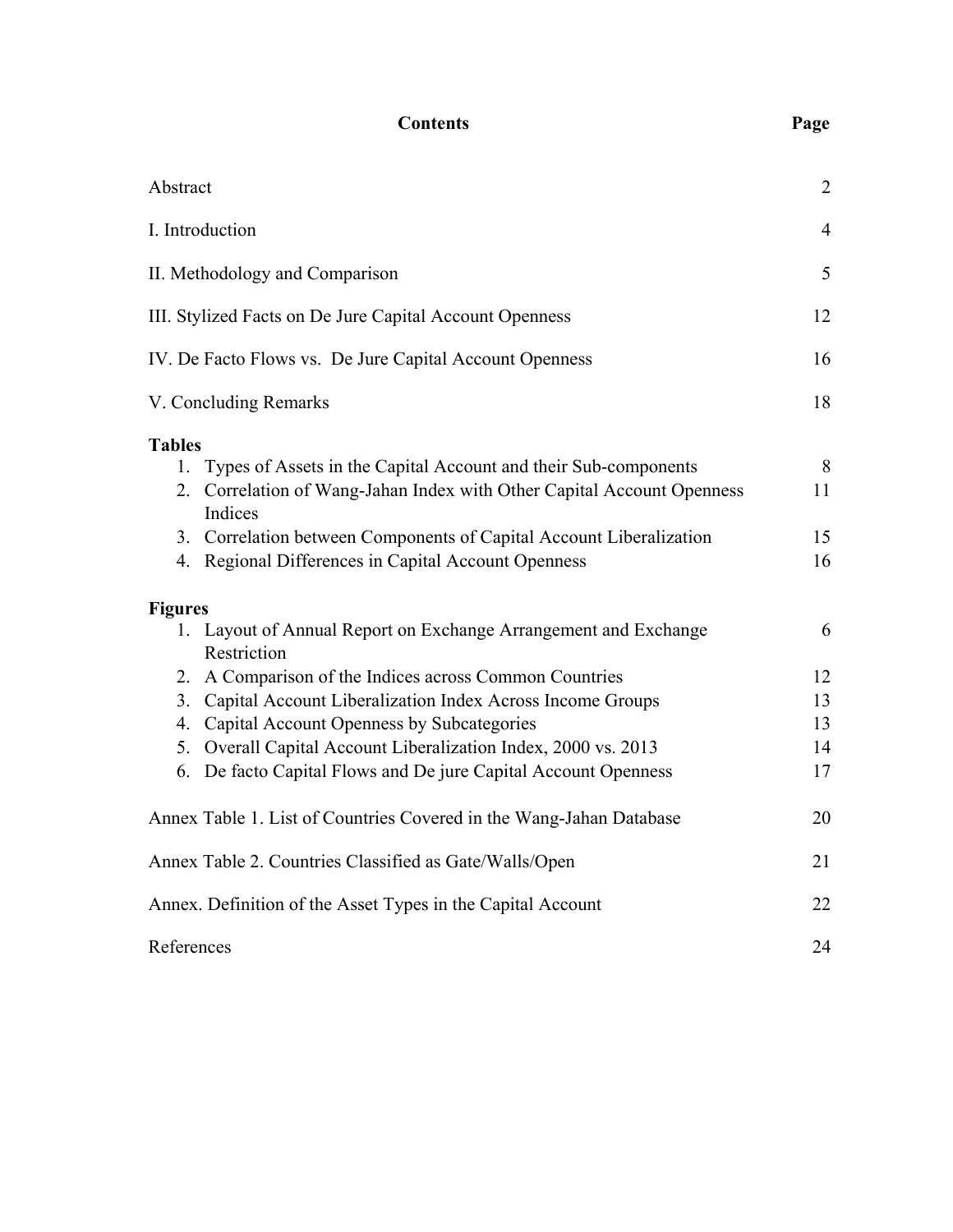Low-income developing countries (LIDCs) have been integrating with the international capital markets, particularly over the last decade. This new integration with international capital markets has resulted in significant cross-border capital flows (Alleyne and Mecagni, 2014; Araujo et. al, 2015a and 2015b). Although increased capital inflows supplement domestic financing of investment, they also pose challenges, raising many key policy questions: for instance, can LIDCs control their international financial market integration? Has the observed increase in LIDCs' integration with global financial markets (or de facto openness) also been accompanied with an increase in their own policies towards opening their capital accounts (or de jure openness)? How can LIDCs best handle the consequences of increased cross-border capital flows? To address these questions, a first challenge is to construct an index of LIDCs' policies towards their capital account openness, which is the main purpose of this paper.

The primary motivation of this paper is to create a comprehensive capital account openness index which can be applied to assess whether there is any association between de jure policies and de facto flows. The creation of a new de jure index (henceforth Wang-Jahan index) was necessary as the existing capital account openness indices in the literature either have limited country coverage particularly on LIDCs, or do not provide adequate information on controls for various categories of capital flows for in-depth analysis.

The Wang-Jahan index aims to close the existing gaps by (a) providing adequate coverage of LIDCs; (b) disaggregating controls on the various categories of capital flows; and (c) producing a longer time-series to show trends and capture recent changes. As with many previous indices, the Wang-Jahan index analyzes the information contained in the IMF's *Annual Report on Exchange Arrangements and Exchange Restrictions* (AREAER) and constructs a de jure index for 164 countries, of which 51 are LIDCs, with information on 12 types of asset categories over the period 1996–2013.

This paper finds that LIDCs generally have closed capital accounts but a sub-set of LIDCs, known as the frontier economies, have been catching up to the emerging markets (EMs) in terms of embracing capital account openness. However, there has not been any unique manner through which the LIDCs, including the frontier economies, have been opening up their capital accounts. Some have opened up their capital account in one stroke such as Uganda or Papa New Guinea, others have gradually sequenced the opening up of the capital account in steps such as Ghana. The paper also finds that countries have varying experiences with de facto capital flows when they implemented de jure polices to open up the capital account. Uganda, for example, did not see an immediate impact on de facto capital flows when they opened up the capital account in 1997. Ghana, on the other hand, benefitted from increased capital flows after opening its capital account. More generally the correlation between de facto capital flows and de jure policies towards capital account openness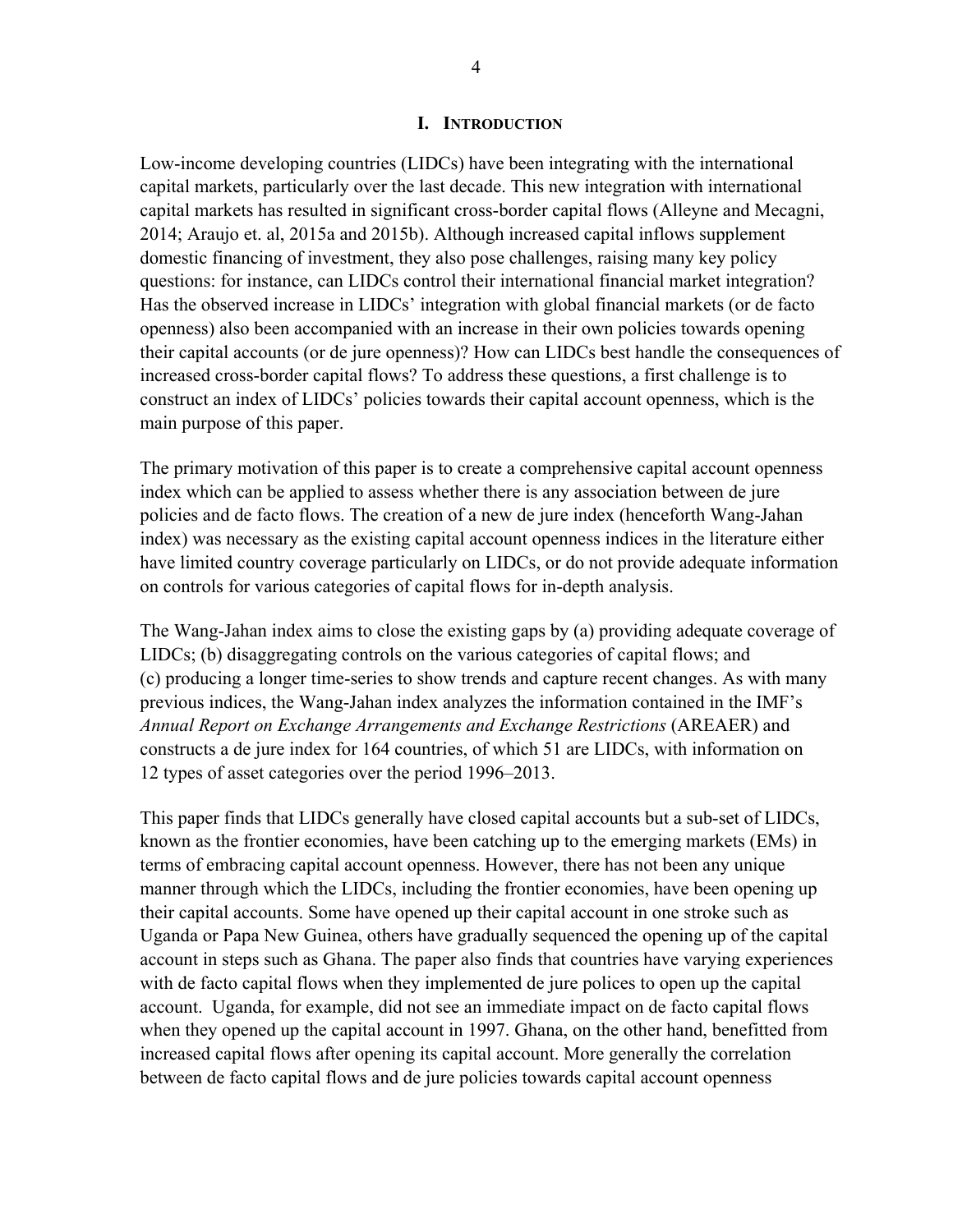(or capital flow management measures) is weak, confirming the role of other macroeconomic push and pull factors in influencing capital flows.

The rest of the paper is organized as follows: Section II describes the methodology in constructing the new de jure index and compares it with the existing indices. Section III provides stylized facts about the state of de jure capital account openness in LIDCs. Section IV shows associations between the de jure index and de facto capital flows. Section V concludes and provides guidance on further applications of the index.

## **II. METHODOLOGY AND COMPARISON**

# **Review of Existing Indices**

 $\overline{a}$ 

There are several prominent indices on the openness of the capital account, each has its strength but all of them are derived from the information provided on the Fund's AREAER database. To understand how these indices differ from one another, a careful understanding of the information contained in the AREAER database is necessary. The AREAER database consists of information on several categories for each country (Figure 1). Chinn-Ito combines four of these categories<sup>2</sup> (FX regime, export proceeds, current account and capital account transaction) to calculate their openness index. In doing so, they capture more than the "strict" openness of the capital account. They justify this procedure by stating that it captures the intensity of the capital controls (since capital controls may be implicitly imposed under entries other than capital account transactions). While Chinn-Ito index has the broadest coverage of countries (182 countries covering 1970–2013), it does not have information on the prevalence of capital controls on specific types of capital flows—for example controls on FDI or the bond market. The index also does not provide information on controls on the direction of flows or based on residency.

To provide deeper insight Schindler (2009) constructed an index that focuses solely on capital account transaction. The AREAER database disaggregates the capital account category into twelve main sub-categories.<sup>3</sup> Schindler's index looks into six of the twelve sub- categories to calculate a composite openness index. Schindler's index (2009), therefore, has more granularities on the openness of various types of capital. However, Schindler does not include all of the subcategories and he has very limited coverage of LIDCs (15 countries) that prevents any significant analysis of LIDCs as a group. It also has relatively short time coverage (91 countries, covering 1995–2005).

<sup>&</sup>lt;sup>2</sup> Four of the categories that are included in the Chin-Ito index are the first four in the "sub-categories of the AREAER" shown in Figure 1. The remaining categories are all classified under "other items".

<sup>3</sup> Prior to 1995, AREAER did not provide detailed information on capital controls in the twelve sub-categories. Therefore, researchers had to rely on a binary dummy variable  $(1=$  restricted;  $0=$  liberalized) to gauge the openness of the capital account and further disaggregation by types of capital was not possible.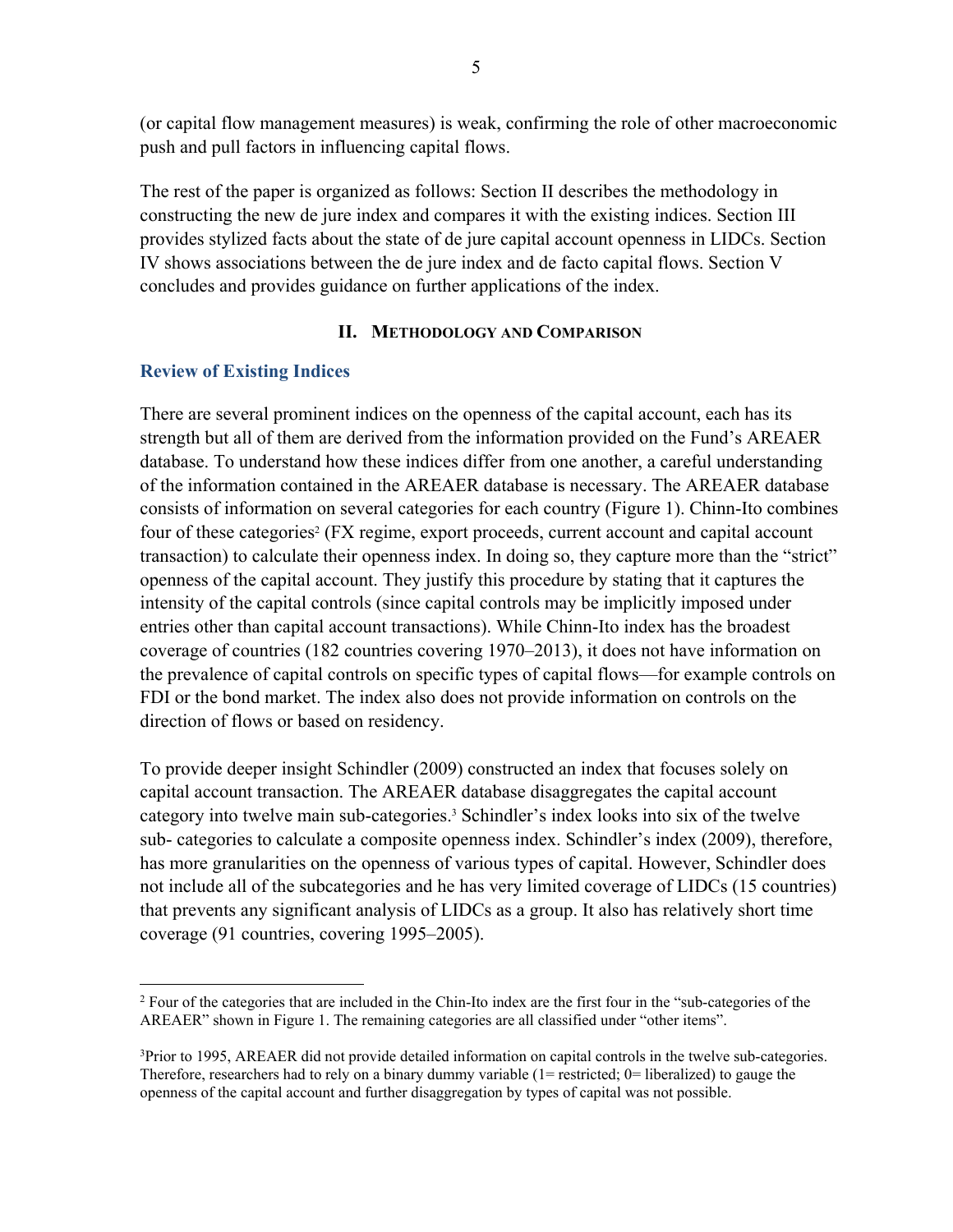

#### **Figure 1. Layout of Annual Report on Exchange Arrangement and Exchange Restriction**

Given the advantages of Schindler's index, several researchers have expanded his database. Klien (2012) updates Schindler's index to capture recent changes but limits the country coverage (44 countries over 2006–2010). Fernandez et. al. (2015) have updated and revised Schindler's index by covering ten categories of assets documented in the AREAER database. Furthermore, they have expanded Schindler's country coverage by adding nine additional countries over the period 1995–2013 but this index still has limited coverage of LIDCs (19 countries).

The Wang-Jahan openness index (2016) also builds on Schindler's index by increasing country coverage and adding the missing sub-categories of assets. This de jure index covers 164 countries, of which 51 are LIDCs, with information on 12 types of asset categories over the period 1996–2013(see Annex Table 1 for the country coverage). Although it is very similar to both Schindler (2009) and Fernandez et. al. (2015), there are differences in constructing the index which is discussed in detail in the methodology section.

All the indices discussed above do not have an "intensity" component. Quinn (1997, 2013), on the other hand, constructs a data set that contains information on the intensity of controls by ranking different control instruments by their (assumed) economic importance. We do not adopt this approach, instead our coding rule is to strictly follow the records in the AREAER database. Quinn (1997, 2013) also does not differentiate between capital inflows and outflows as well as different sub-categories of capital.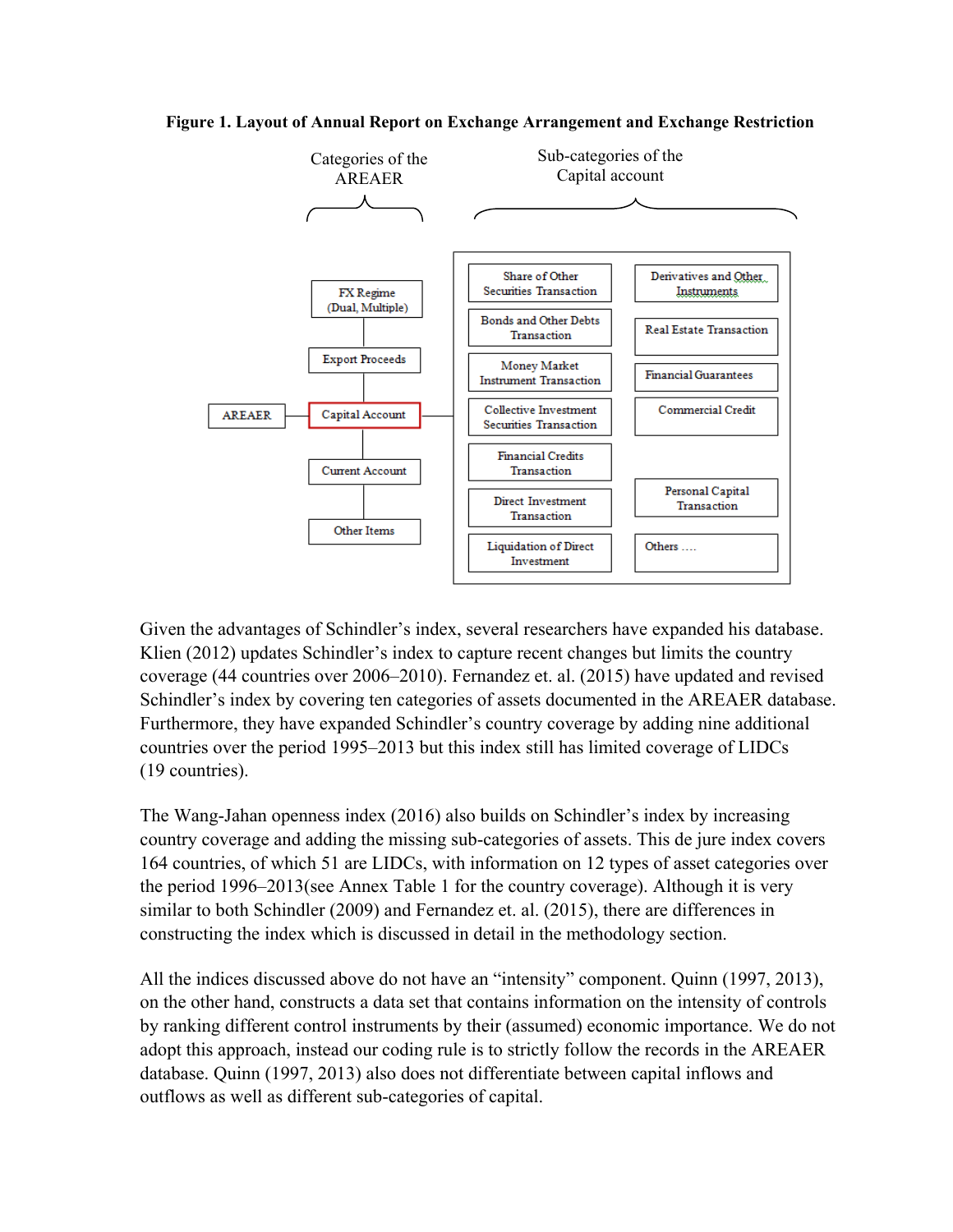#### **Methodology**:

 $\overline{a}$ 

Capital account transaction category contains twelve main sub-categories (Figure 1; see Annex A for definitions). Information on each of the twelve sub-categories are presented in three columns in AREAER: the first identifies the sub-category; the second reports YES, NO, or no entry (Yes indicates that a restriction is in place); the final column provides a short narrative on the controls. We code on the basis of the information provided in the second column by giving a binary code of 0 for restricted and 1 for fully open based on the answers to the individual questions in each sub-category. We, however, do not completely disregard the information in the third column. We use the information provided in the third column to verify that the YES/NO/No Entry characterization in the second column in indeed correct. It was often necessary to verify the responses in the case of LIDCs. Therefore, we use information in the third column to override the coding in the second column only if there is clear evidence that there was an error in the second column. For example, in some cases the second column reports NO (there are no controls on capital flows in a specific market) but the third column clarifies that there are no controls as that specific market does not exist. In such cases it would be misleading to use the code provided in the second column, and therefore we code based on the information provided in the narrative in the third column instead.4 We, however, do not use the information in the third column to form judgment on the intensity on capital controls.

This coding differs from the one adopted by Fernandez et. al. (2015) that mainly assigns a binary code based on the narrative in the third column. Fernandez et. al. (2015) use the coding provided in the second column only if the narrative in the third column is missing. If there is narrative in the third column they code using information in that column based on specific rules.

We believe that the narrative in third column provides useful information but we only use it to understand/verify the coding proved in the second column. We do not make additional judgments based on the narrative on the third column simply because (i) interpreting the narrative is very subjective, for example, if a country places capital controls on only one sector which is large should it receive the same code as another country that places capital controls on more than one small sector. Similarly, should "approval required but frequently granted" receive the same weight as "approval not required but heavily taxed" (see Schindler

<sup>&</sup>lt;sup>4</sup> A case in point would be looking at the 2014 AREAER database for Afghanistan where the second column reports that there are no controls on capital market securities but the third column explains that "there are currently no capital market securities transaction". Therefore, it would be misleading to assess openness solely based on information in the second column without verifying its accuracy based on information in the third column.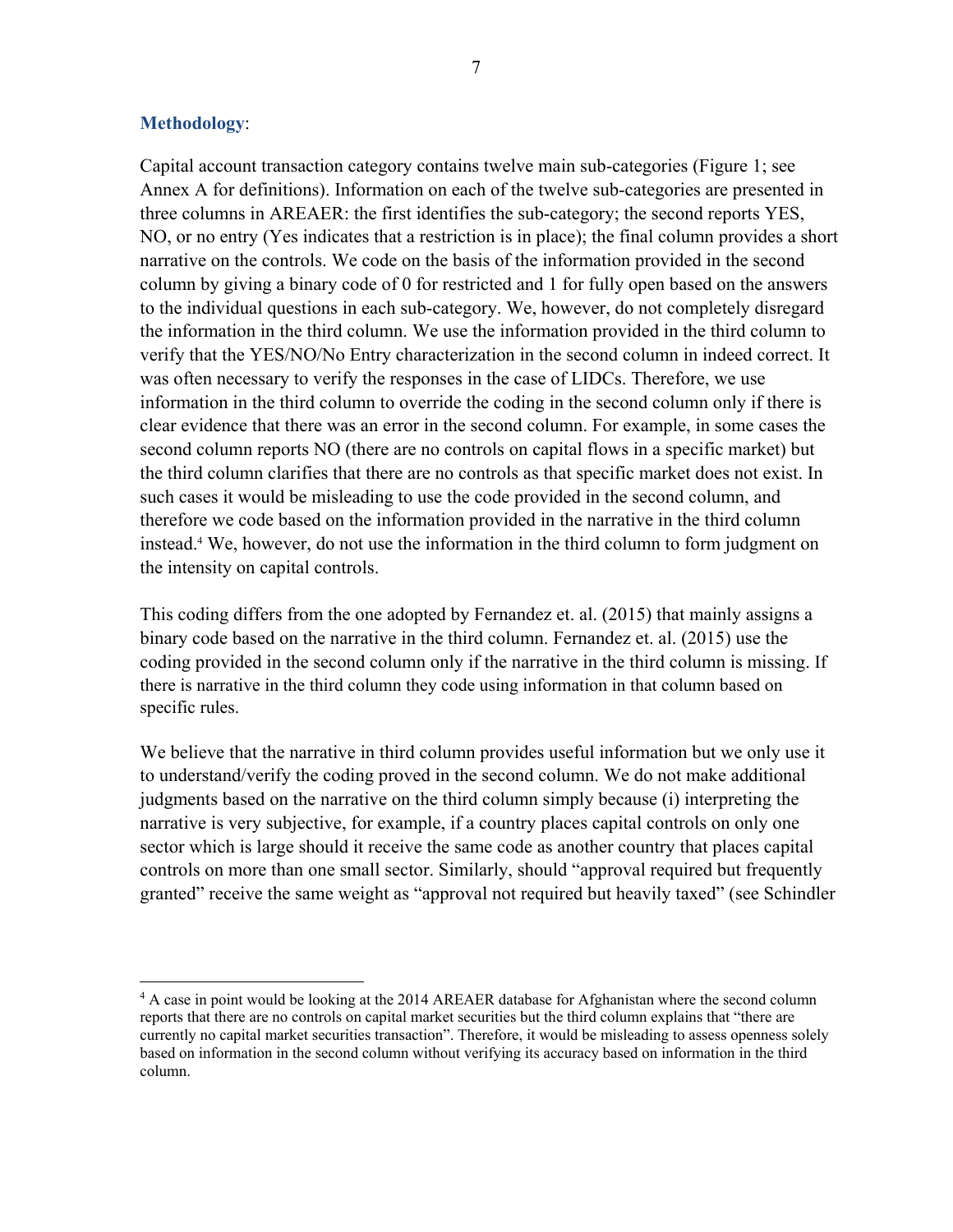2009 for details); and (ii) most countries, particularly LIDCs do not provide a comprehensive narrative to form judgments.<sup>5</sup>

| ka_eq   | Average equity liberalization (1=fully liberalized)                  |
|---------|----------------------------------------------------------------------|
| eq_plbn | Purchase locally by nonresidents (equity)                            |
| eq_siln | Sale or issue locally by nonresidents (equity)                       |
| eq pabr | Purchase abroad by residents (equity)                                |
| eq siar | Sale or issue abroad by residents (equity)                           |
| ka_bo   | Average bond liberalization (1=fully liberalized)                    |
| bo_plbn | Purchase locally by nonresidents (bond)                              |
| bo_siln | Sale or issue locally by nonresidents (bond)                         |
| bo pabr | Purchase abroad by residents (bond)                                  |
| bo_siar | Sale or issue abroad by residents (bond)                             |
| ka_mm   | Average money market liberalization (1=fully liberalized)            |
| mm plbn | Purchase locally by nonresidents (money market)                      |
| mm siln | Sale or issue locally by nonresidents (money market)                 |
| mm_pabr | Purchase abroad by residents (money market)                          |
| mm_siar | Sale or issue abroad by residents (money market)                     |
| ka ci   | Average collective investment liberalization (1=fully liberalized)   |
| ci_plbn | Purchase locally by nonresidents (collective investment)             |
| ci_siln | Sale or issue locally by nonresidents (collective investment)        |
| ci_pabr | Purchase abroad by residents (collective investment)                 |
| ci siar | Sale or issue abroad by residents (collective investment)            |
| ka_dr   | Average derivative investment liberalization (1=fully liberalized)   |
| dr_plbn | Purchase locally by nonresidents (derivative investment)             |
| dr_siln | Sale or issue locally by nonresidents (derivative investment)        |
| dr_pabr | Purchase abroad by residents (derivative investment)                 |
| dr siar | Sale or issue abroad by residents (derivative investment)            |
| ka_cc   | Average commercial credit liberalization (1=fully liberalized)       |
| cc_in   | Commercial credit inflow liberalization                              |
| cc out  | Commercial credit outflow liberalization                             |
| ka_fc   | Average financial credit liberalization (1=fully liberalized)        |
| $fc_in$ | Financial credit inflow liberalization                               |
| fc_out  | Financial credit outflow liberalization                              |
| ka gu   | Average guarantee liberalization (1=fully liberalized)               |
| gu_in   | Guarantee inflow liberalization                                      |
| gu_out  | Guarantee outflow liberalization                                     |
| ka_di   | Average direct investment liberalization (1=fully liberalized)       |
| di_in   | Direct investment inflow liberalization                              |
| di out  | Direct investment outflow liberalization                             |
| ka_Idi  | Direct investment liquidation liberalization (1=fully liberalized)   |
| ka_ret  | Real estate capital transaction liberalization (1=fully liberalized) |
| ka pct  | Personal capital transaction liberalization (1=fully liberalized)    |

Table 1. Types of Assets in the Capital Account and their Sub-components

Note: The blue highlighted rows show the main asset categories. The codes correspond to the ones in the database *Capital Account Openness Index* publically available at http://www.imf.org/external/datamapper/index.php

 $\overline{a}$ 

<sup>&</sup>lt;sup>5</sup> We do, however, follow Chinn-Ito (2011) and disregard any capital controls placed for political or national security reasons. As Chinn-Ito (2011) points out "international sanctions against terrorist states have made some countries, especially industrialized countries, start reporting implementations of capital controls from 2005 on." This leads us to modify 98 observations out of 1044 observations after 2005 and affect only 14 high income countries (income per capita above \$10,000 in 2005). Fernandez et. al. (2015) also makes similar adjustments on capital controls placed for political or national security reasons.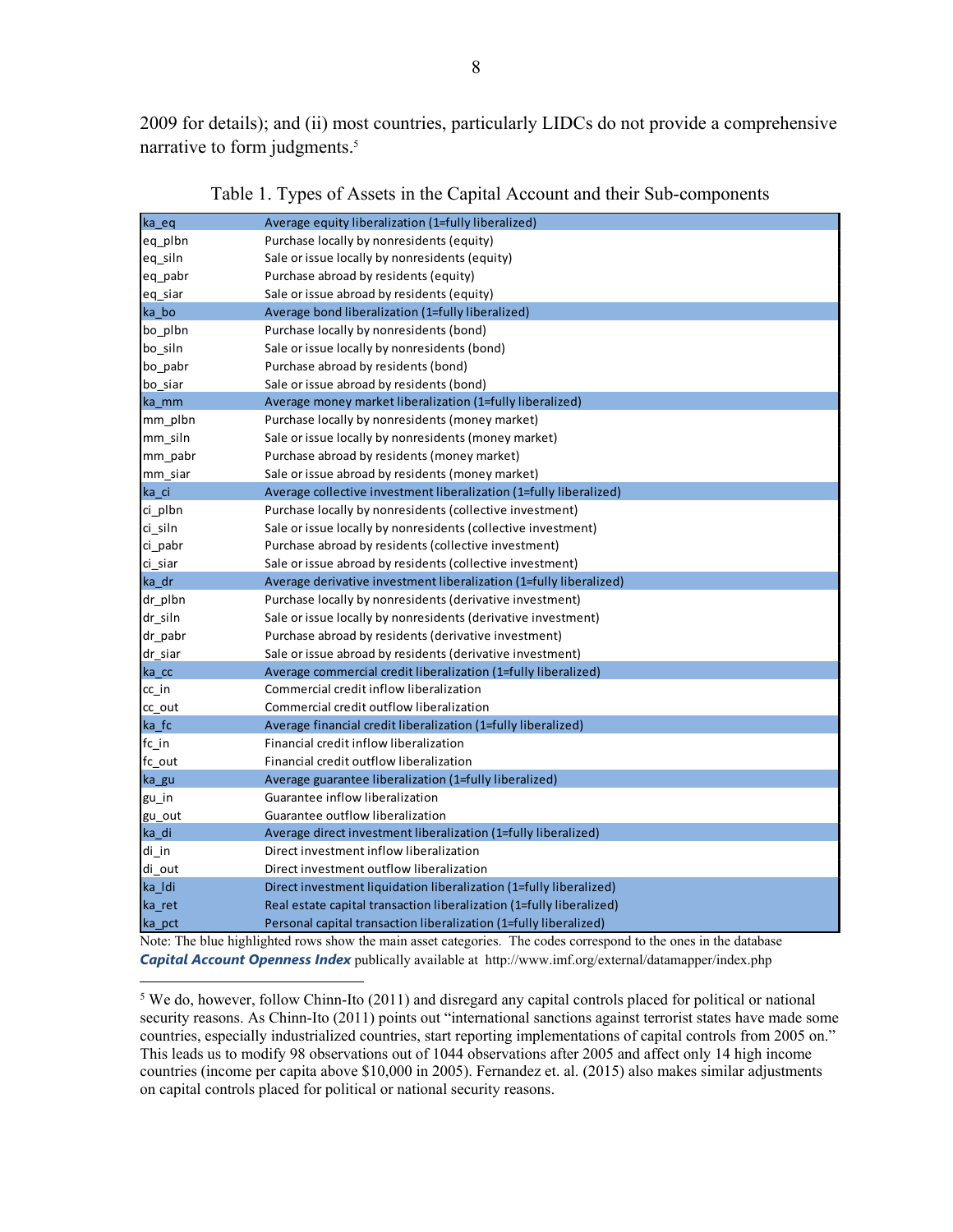For the items under the category of *Equity, Bonds, Money Market Instruments, Collective Investment,* and *Derivatives and Other Instruments Transaction*, we further disaggregate them into four minor items: *Purchase locally by nonresidents* (Inflow); *Sale or issue locally by nonresidents* (Outflow); *Purchase abroad by residents* (Outflow); *Sale or issue abroad by residents* (Inflow). For the items under the category of *Financial Credit* and *Direct Investment*, we further disaggregate them into two minor items: *By residents to nonresidents* (outward direct investment); *To residents from nonresidents* (inward direct investment). We do not disaggregate under the remaining three categories: *Liquidation of direct investment; Real estate transactions* and *Personal capital transactions*. 6,7

There are a variety of ways to aggregate the subcategories presented in Table 1 to obtain a smaller set of indicators. In particular, the coded data can construct capital control subindices by asset category, by residency, and by the direction of flows (inflows vs. outflows).

 **Aggregation by asset category**: The simplest way of aggregating sub- indices, is by taking unweighted averages of the appropriate subcategories.8 As *Equity, Bonds, Money Market Instruments, Collective Investment,* and *Derivatives and Other Instruments Transaction* all have four subcategories and each of their subcategories is coded as a binary variable, asset-specific aggregate openness index can take on five different values (0, 0.25, 0.5, 0.75, and 1). For direct investment and financial credits, where the AREAER provides less disaggregated information on controls, the aggregated index can take on three values (0, 0.5 and 1). Asset categories *Liquidation of direct investment; Real estate transactions* and *Personal capital transactions* can only take on values either 0 or 1 based on our database.

Example: Openness of the Asset Category Equity

**Average equity liberalization (1=fully liberalized)** Purchase locally by nonresidents (equity) Sale or issue locally by nonresidents (equity) Purchase abroad by residents (equity) Sale or issue abroad by residents (equity)

 **Openness of Equity Markets**   $\implies$  Average of the binary codes given to each of the four sub-indices

 **Aggregation based on the direction of flows**: To indicate controls on inflows and outflows , we do not need any type of aggregation for the asset categories of *Direct* 

<sup>1</sup> 6 This is different from Schindler (2009) where inward and outward controls on direct investment as well as the liquidation of direct investment together make up the composite index on direct investment. Fernandez et. al (2015) also differs from our method as he keeps these three categories completely separate.

<sup>&</sup>lt;sup>7</sup> Fernandez et. al. (2015) provides more disaggregation on the real estate category.

<sup>&</sup>lt;sup>8</sup> An alternative approach was to use principle component analysis. This was done but the index was highly correlated with the one based on simple average. Therefore, we opted to use un-weighted aggregation method.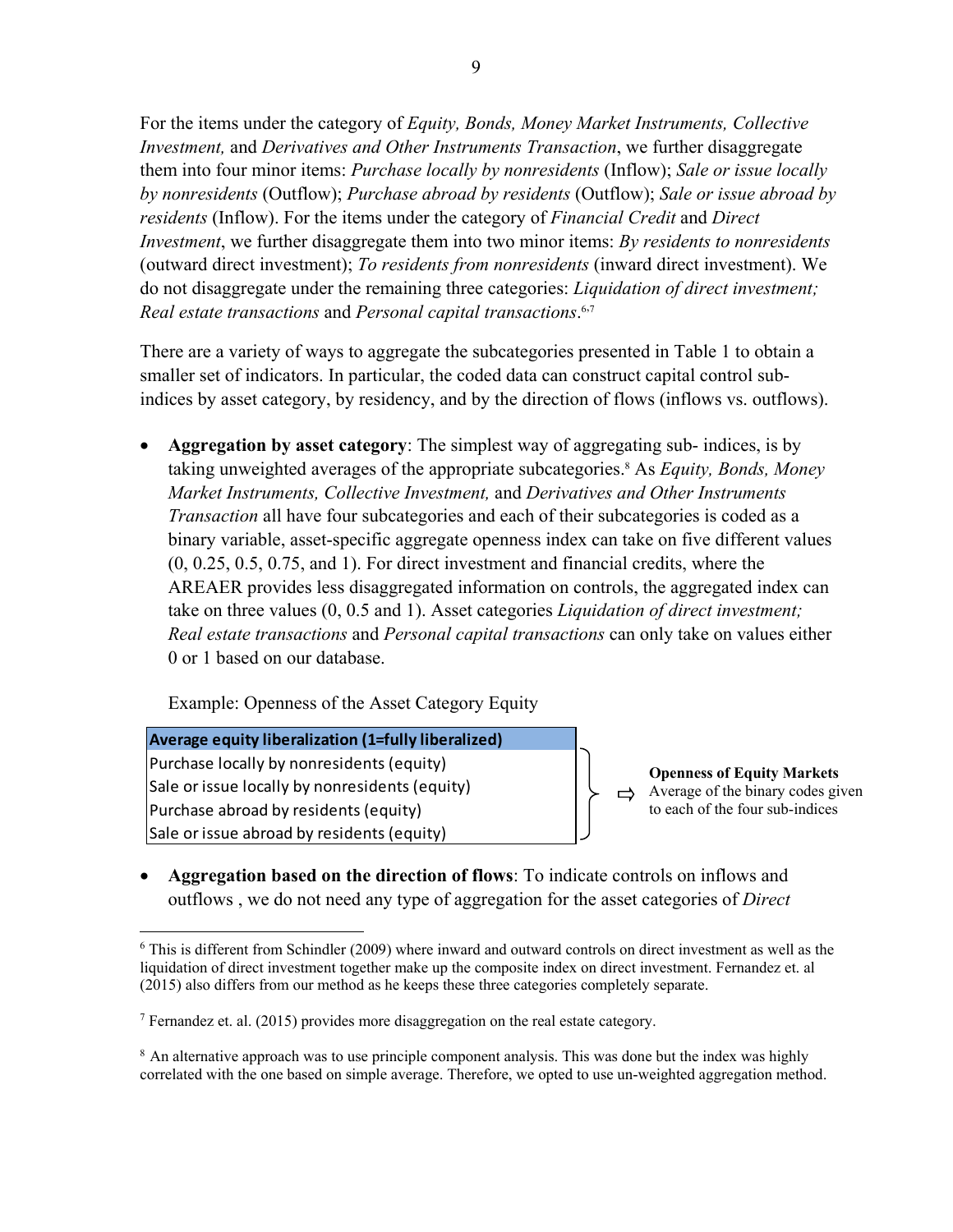*Investment* and *Financial Credits* as the data set only includes their inflow and outflow categories, and the value of each of these indicators will be either 0 or 1. We will also have to exclude *Liquidation of direct investment, Real estate transactions* and *Personal capital transactions* as these categories do not have disaggregation by inflows and outflows in our database. For the remaining categories, we will have to aggregate *Purchase locally by nonresidents and Sale or issue abroad by residents* to capture inflows, and aggregate *Sale or issue locally by nonresidents* and *Purchase abroad by residents* to capture outflow.

Example: Openness of Direction of Flows in Equity Markets



• **Aggregation based on residency:** Another option is to identify the openness of the capital account is through transactions by residents or non-residents. For this purpose, we can only use five of the asset categories: *Equity, Bonds, Money Market Instruments, Collective Investment,* and *Derivatives and Other Instruments Transaction.* For each of these categories, we will have to aggregate *Purchase locally by nonresidents* (Inflow) and *Sale or issue locally by nonresidents* (Outflow) to capture capital account openness for nonresidents. Similarly, we will have to aggregate *Purchase abroad by residents* (Outflow) and *Sale or issue abroad by residents* (Inflow) to capture capital account openness for residents.

Example: Openness of Equity Markets by Residency

1



It should be noted that the focus of the Wang-Jahan index is to extend the coverage of LIDCs across as many asset types as possible but creating an index for these countries is challenging as they also tend to have the most missing information. Therefore, a conservative approach was adopted when aggregating the index. If any of the twelve asset types had missing information, then the total aggregate index was not calculated (although all individual asset

<sup>&</sup>lt;sup>9</sup> Aggregation based on residency in important as the capital flows entry in the balance of payments is based on residency.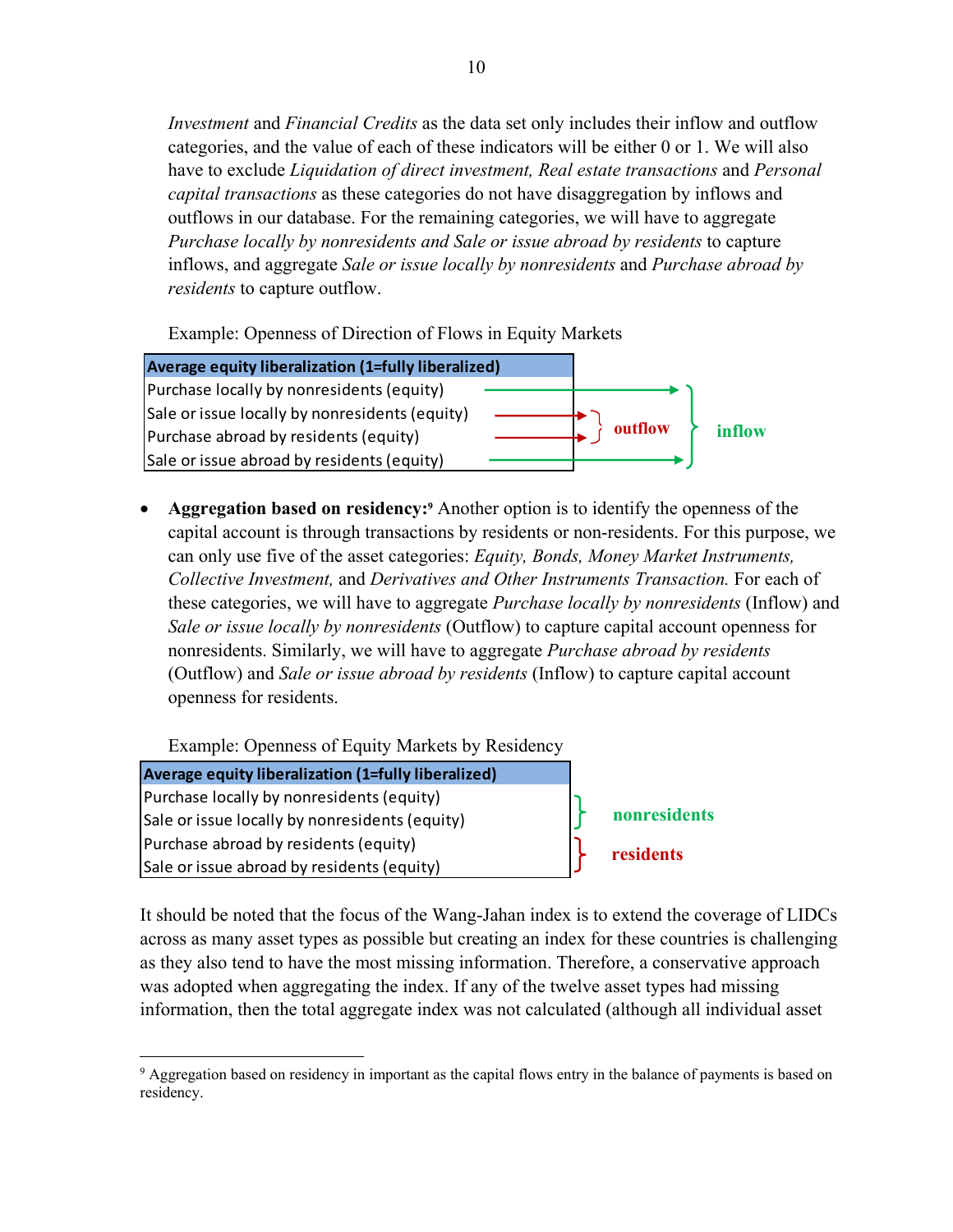types and their sub-categories were reported so that researchers can easily use as the data based on their discretion and available information). We believe this process has kept the index transparent. If a sub-category was missing information under a specific asset type, we tried to fill the gap by being conservative and coding it as "closed" if it did not create sudden jumps in the time series. Missing information is largely an issue that existed in the beginning of the sample period and in fact, all countries have an aggregate index except a few small states (Dominica, Vanuatu, St. Kitts and Nevis, St. Vincent) or if the country is in a fragile situation (examples include Afghanistan, Sudan, Sierra Leone).

The Wang-Jahan index exercises greater caution in terms of aggregating the index than by Fernandez et. al. (2015). This can be illustrated through an example such as Myanmar. Out of the ten asset categories Fernandez et. al. (2015) use in their index, Myanmar does not report information on five asset categories (equity, bonds, money market, collective investment, and derivative investment) over the period 1995–2005. Yet, over this period Fernandez et.al. provides an aggregate index for Myanmar, based on the five asset categories for which there is available information. Providing an aggregate index even when there is substantial missing data is misleading as the aggregate index shows that on average Myanmar had a much more open capital account during the period 1995–2005 compared with the period 2006–2013 when it reported on all categories. Moreover, Fernandez et. al. (2015) aggregate the index based on asset type and direction of flows (inflows vs outflows) but does not aggregate based on residency.

# **Comparison with other Indices**

A comparison of the Wang-Jahan index with that of Schindler (2009) and Fernandez et. al. (2015) reveals that the indices are highly correlated (Table 2 and Figure2). This is not surprising as the index is closely related to the methodology developed by Schindler (2009). A correlation of this index with other widely used indices is also shown in Table 2. As expected, it has the highest correlation with Schindler's index. However, it is also strongly correlated with Chinn-Ito.

| <b>Country Group</b>                   | Chinn and Ito (2011) | Schindler (2009) | <b>Quinn (2007)</b> | Fernandez et. al. (2015) |
|----------------------------------------|----------------------|------------------|---------------------|--------------------------|
| <b>Emerging Markets</b>                | 0.793                | 0.942            | 0.818               | 0.959                    |
| Low-income and<br>developing countries | 0.785                | 0.965            | NA                  | 0.950                    |
| <b>Frontier Economies</b>              | 0.834                | 0.981            | NA                  | 0.966                    |

|  |  |  | Table 2. Correlation of Wang-Jahan Index with Other Capital Account Openness Indices |
|--|--|--|--------------------------------------------------------------------------------------|
|  |  |  |                                                                                      |

Note: Quinn does not cover any LIDCs or frontier economies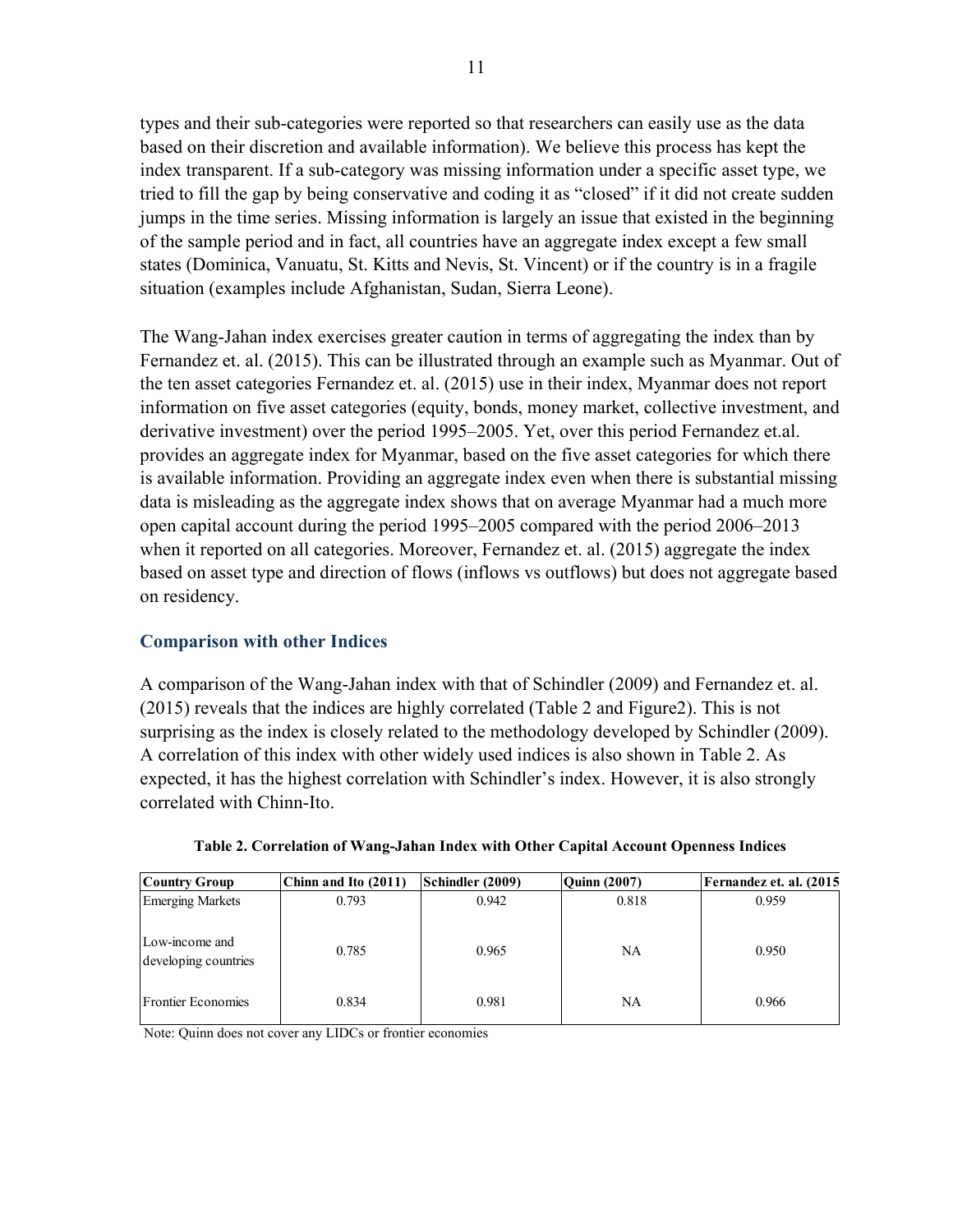

**Figure 2. A Comparison of the Indices across Common Countries** (mean, balanced sample)

#### **III. STYLIZED FACTS ON DE JURE CAPITAL ACCOUNT OPENNESS**

The Wang-Jahan index combines the disaggregated features of Schindler's index with the broad country coverage reflected in Chinn and Ito. This index can, therefore, be used to compare openness across country groups throughout time on various sub-categories of capital account controls. This section discusses a few stylized facts.

#### **A comparison between EMs, LIDCs and Frontier Economies**

 $\overline{a}$ 

The aggregate index shows that in general, EMs have more open than capital accounts than LIDCs throughout the sample period (not including LIDCs that are frontier economies). Since 2007, however, the capital account of a sub-set of LIDCs known as frontier economies have been as open as  $EMs<sup>10</sup>$  (Figure 3). This result is driven by opening up of the capital account in new frontier economies such as Papa New Guinea and Ghana.

 $10$  The selection criteria for frontier economies focus on the depth and openness of the financial system and the issuance of sovereign bonds. Each low-income country is benchmarked against emerging markets as follows: (i) it must fall within one standard deviation below the EM average for the following variables: M2 to GDP, cross border loans/deposits, stock market capitalization, and portfolio inflows; and (ii) the country must access sovereign bond markets (or have the potential to access sovereign bond markets proxied by sovereign ratings similar to those that have issued sovereign bonds). See Annex Table 1 for the complete list of frontier economies.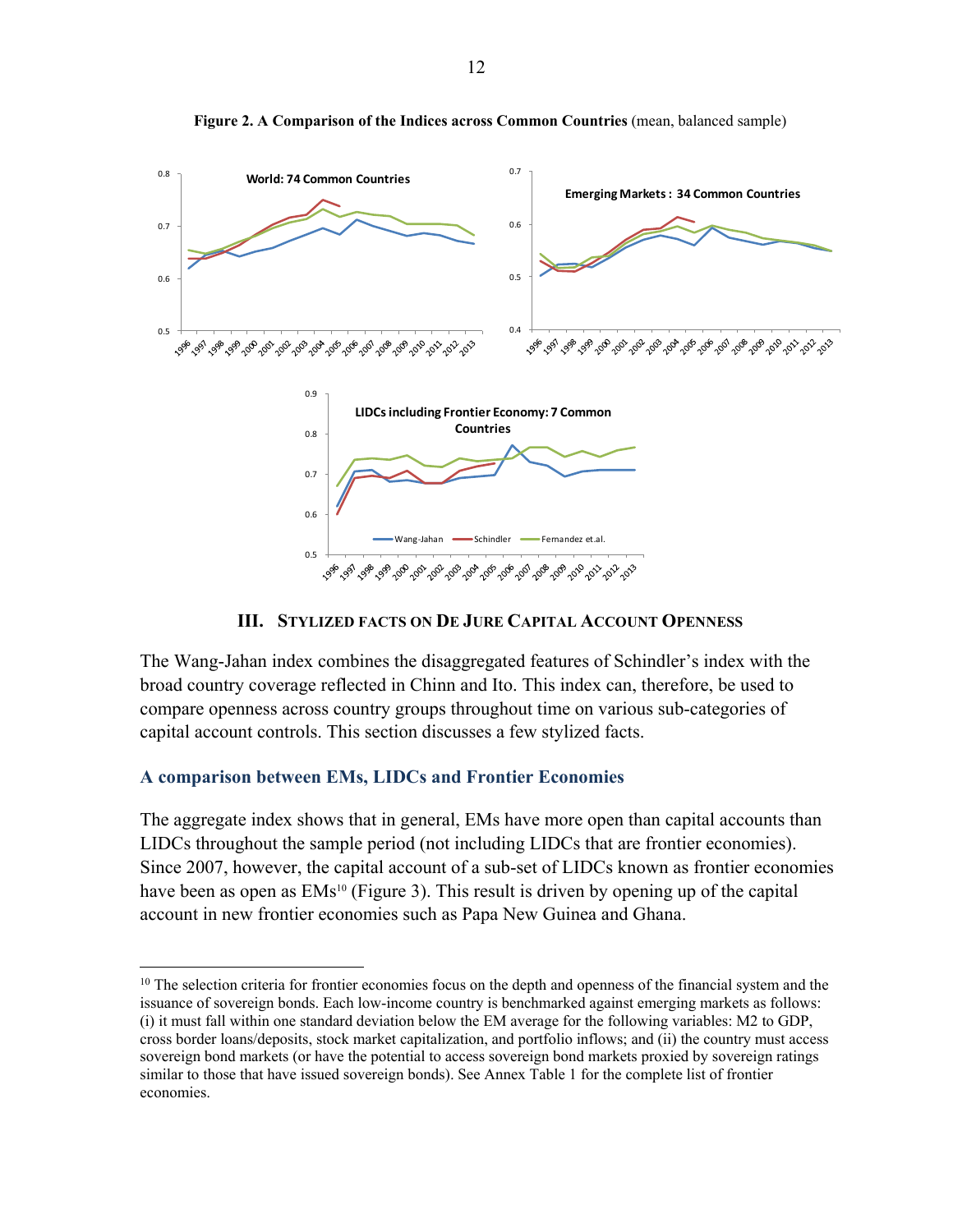

Not surprisingly, disaggregating the index based on the different categories of assets reveals that non-frontier LIDCs are less open than EMs in all types of capital assets except FDI (Figure 4). However, disaggregation of the data also reveals that non-frontier LIDCs are almost as open as EMs in terms of allowing of non-resident flows but are almost closed when it comes to the resident capital flows. Non-frontier LIDCs have far less controls on capital inflows than on capital outflows, where once again they are almost closed (Figure 4).





Note: The range shows the top and bottom quartile for frontier economies. Financial market liberalization indicates the average liberalization of equity, bonds, money market, collective investment, and derivatives.

Frontier economies, on the other hand, are as open as emerging economies across various asset types although there is large dispersion. Currently eight out of the total fourteen frontier economies have an index close to 0.7 and above indicating a relatively high level of openness (currently the EM median is close to 0.7). Uganda and Zambia, for example, has been open across almost all asset types since 1997 (see country case study in the next section for details on Uganda). In a stark contrast, Tanzania and Mozambique has been closed in almost all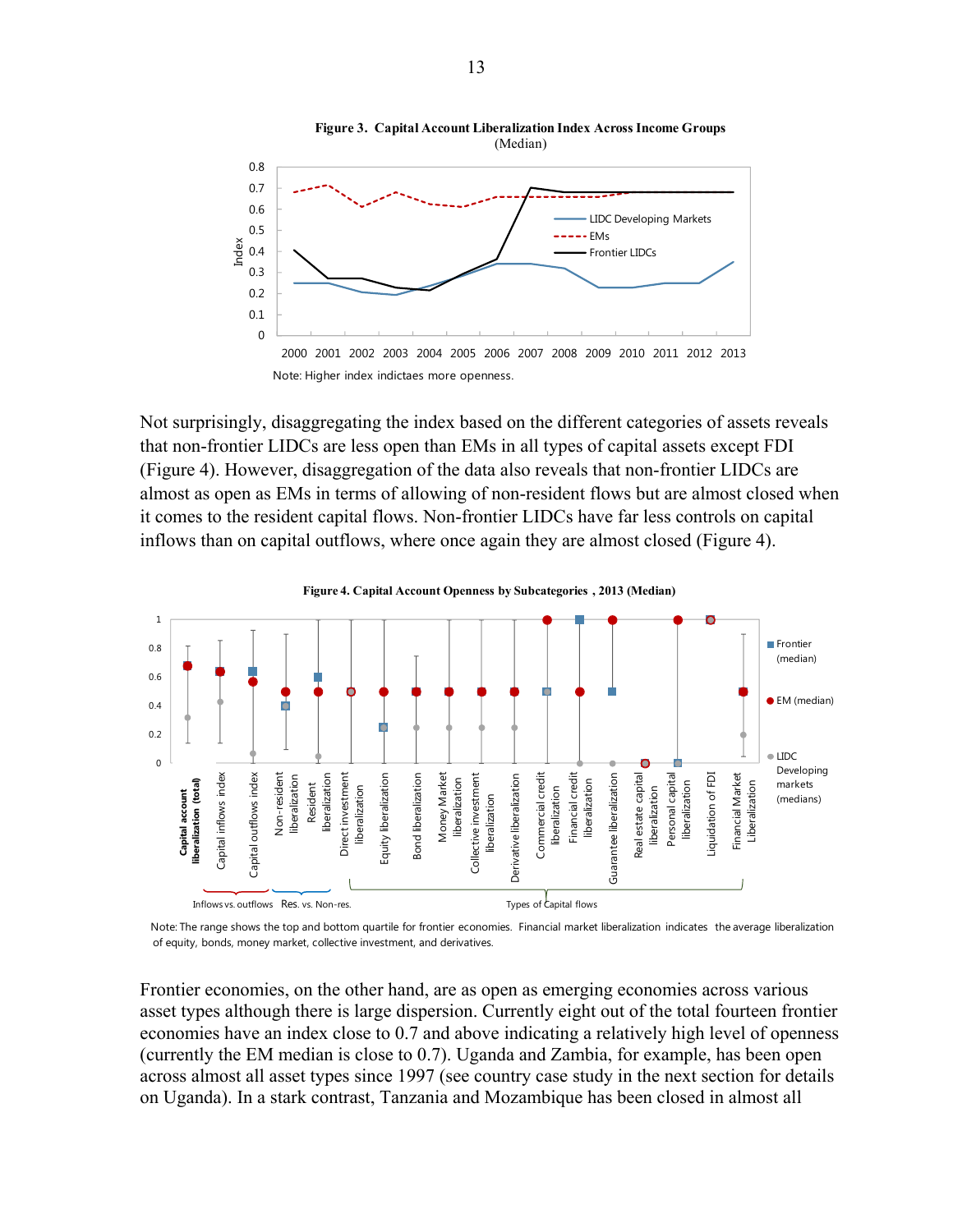categories throughout the sample period while both Kenya and Nigeria have modest levels of openness. Ghana was closed until 2005 when it underwent significant liberalization through passing the Foreign Exchange Act. Among the non-African frontier economies, Bolivia has been highly open throughout the sample period with an average of almost 0.9. Frontier economies in Asia are, however, show mixed results. Countries such as Bangladesh and Vietnam are relatively closed, while Mongolia is modestly open. Papa New Guinea has the most open capital account as it completely lifted controls its capital account in 2007 from an almost closed one.

#### **Movement over time**

Although frontier economies are the most open among LIDCs, there are a few non-frontier LIDCs that have also made significant progress in opening up their capital account (Figure 5). Rwanda, for example, achieved full capital account liberalization in 2010 with full liberalization taking place within a very short period. Other LIDCs have been taking gradual steps towards opening up the capital account.



Note: The first available data point was used if the country did not have an index in 2000.

## **Co-movements**

The simple pair-wise correlation shown in Table 3 suggests a co-movement or simultaneous liberalization of the various sub-categories in the capital account. The lowest correlation occurs between foreign direct investment and all other sub-categories of the capital account, indicating that the decision to open the economy to foreign direct invest is different from opening up to other types of capital flows. This may be due to the fact that foreign direct investment is often seen as the most beneficial for growth while being the least volatile of capital flows—therefore, it is treated as a separate category.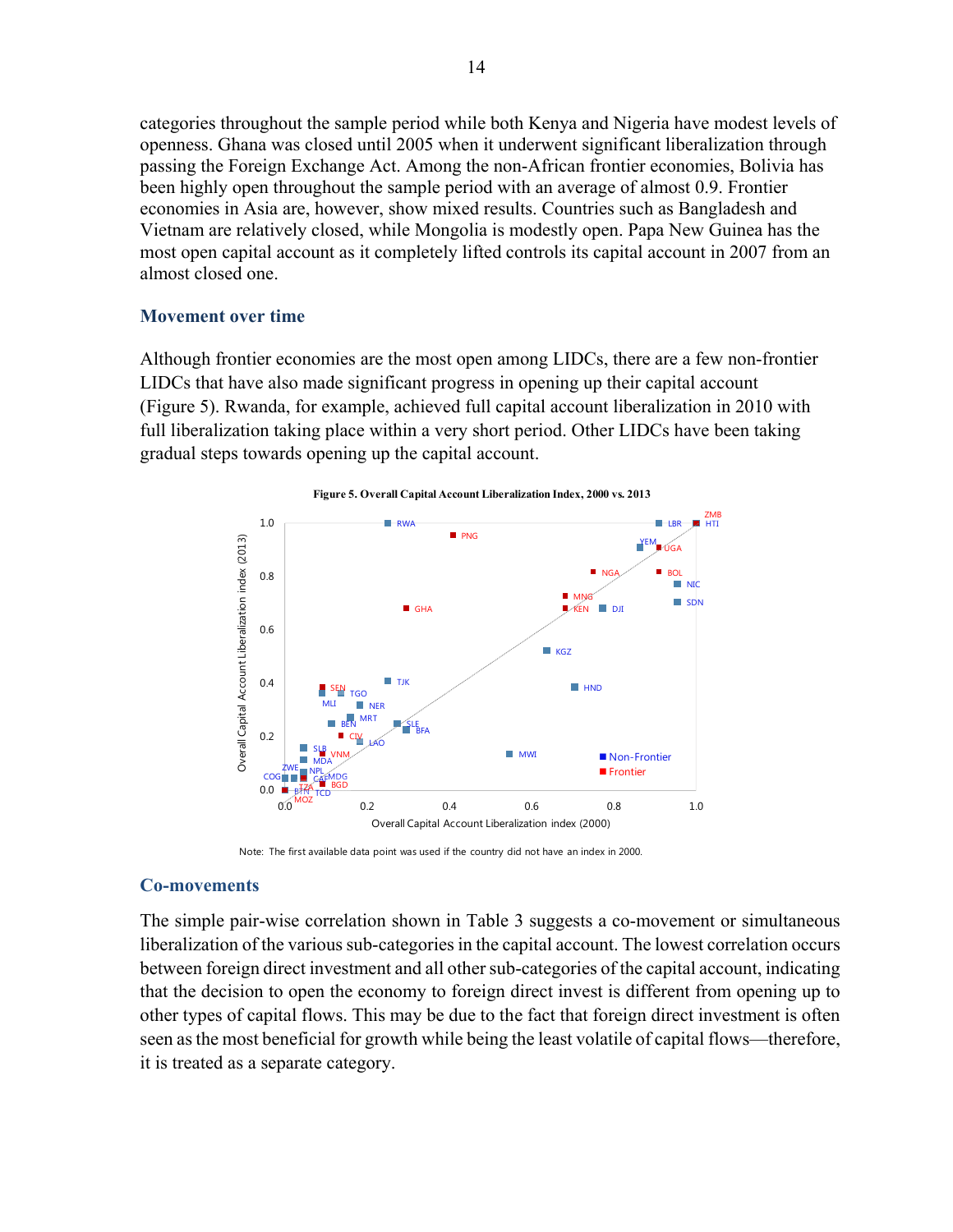|                  | Wang-Jahan Index Fin.Market Comm.Credit Fin.Credit Guarantee Direct.Inv Inflow |      |      |      |      |      |      | Outflow | Nonresider Resident |      |
|------------------|--------------------------------------------------------------------------------|------|------|------|------|------|------|---------|---------------------|------|
| Wang-Jahan Index | 1.00                                                                           |      |      |      |      |      |      |         |                     |      |
| Fin.Market       | 0.94                                                                           | 1.00 |      |      |      |      |      |         |                     |      |
| Comm.Credit      | 0.78                                                                           | 0.66 | 1.00 |      |      |      |      |         |                     |      |
| Fin.Credit       | 0.86                                                                           | 0.77 | 0.76 | 1.00 |      |      |      |         |                     |      |
| Guarantee        | 0.81                                                                           | 0.71 | 0.75 | 0.79 | 1.00 |      |      |         |                     |      |
| Direct.Inv       | 0.74                                                                           | 0.69 | 0.55 | 0.61 | 0.56 | 1.00 |      |         |                     |      |
| Inflow           |                                                                                |      |      |      |      |      | 1.00 |         |                     |      |
| Outflow          |                                                                                |      |      |      |      |      | 0.88 | 1.00    |                     |      |
| Nonresident      |                                                                                |      |      |      |      |      |      |         | 1.00                |      |
| Resident         |                                                                                |      |      |      |      |      |      |         | 0.82                | 1.00 |

#### **Table 3. Correlation between Components of Capital Account Liberalization**

#### **Gates verses Wall.**

It is also important to make a distinction between countries that have long-standing controls that cover a broad range of assets (walls) such as Bhutan and countries that put in place episodic controls that tend to be imposed on narrower set of assets (gates) such as Nicaragua. This distinction can help understand whether policy changes on capital flows can have a different impact based on their wall/gate classification. For example, countries that are gates tend to keep their capital account open during tranquil periods to benefit from international capital but they close the gates when there are shocks that can create disputation in capital

flows. But, countries with episodic controls (gates) may not be able to fully shut their gates when they impose capital controls because options for evasion may exist when compared to counties that have long-standing controls (see Klein 2012 for details). We adopt Klein's (2012) classification of a country as *Open, Gate* or *Wall*. An *Open* country has virtually no capital

 $\overline{a}$ 



controls on any asset category over the sample period, a *Wall* country has pervasive controls across all, or almost all, categories of assets and a *Gate* country uses capital controls episodically.11 It is not surprising to see that a majority of the countries are Gates. A few selected LIDCs are Open such as Zambia or Wall such as Bhutan. As expected countries that are classified as Gates have a capital account openness index that falls between those that are Open and Walls (text figure). As expected the Gate group has a higher volatility of capital

 $11$  "Open" ("Walls") countries have, on average, capital controls on less than 10 percent (more than 70 percent) of their transactions subcategories over the sample period and do not have any years in which controls are on more than 20 percent (less than 60 percent) of their transaction subcategories. "Gate" countries are neither Walls nor Open.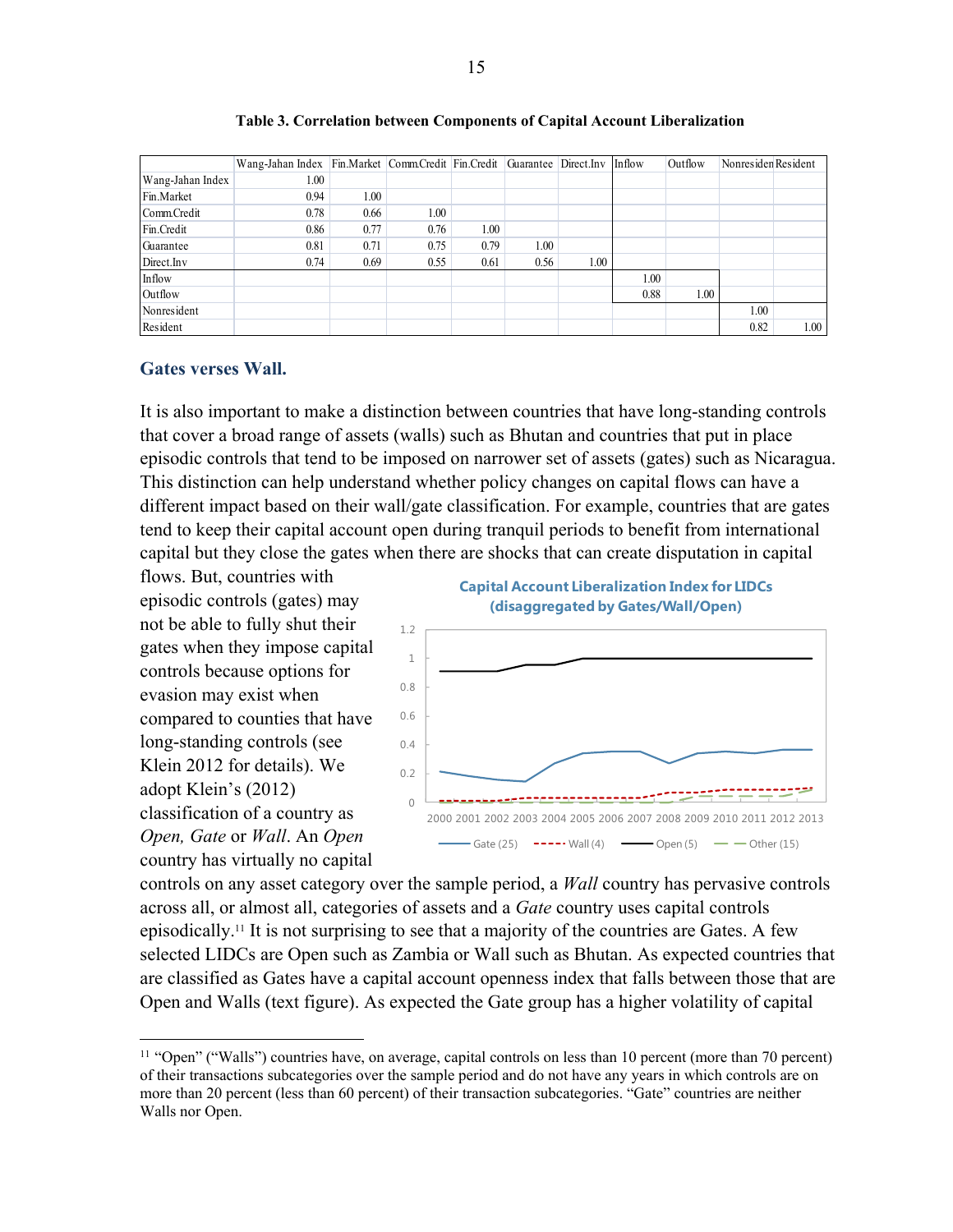account openness than countries that fall into the Open or Wall category. There are several LIDCs that fall into the "other" category as they do not have adequate data to make a conclusive assessment (see Annex Table 2 for a complete list of country classification).

# **Regional Differences**

A regional comparison shows that South Asia (SA) has been the least liberalized region while Latin America and Caribbean (LAC) is the most liberalized region for both LIDCs and EMs (Table 5). However, LIDCs in East Asia and the Pacific, and Latin America and the Caribbean are more open than EMs. While, on average there is not much difference between LIDCs and EMs in sub-Saharan Africa in terms of the de jure capital account openness.

| Region                        | Number of countries | Total     | Fin. Mark                       | Res.      | Non Res.                | Inflow    | Outflow |              |
|-------------------------------|---------------------|-----------|---------------------------------|-----------|-------------------------|-----------|---------|--------------|
|                               |                     |           | Low Income Developing Countries |           |                         |           |         | Scale        |
| East Asia & Pacific           |                     | 0.34      | 0.37                            | 0.28      | 0.39                    | 0.47      | 0.28    | 0 to 0.20    |
| Eastern Europe & Central Asia | 4                   | 0.25      | 0.12                            | 0.05      | 0.19                    | 0.17      | 0.07    | 0.21 to 0.40 |
| Latin America & Caribbean     |                     | 0.78      | 0.89                            | 0.92      | 0.86                    | 0.79      | 0.85    | 0.41 to 0.60 |
| Middle East & North Africa    |                     | <b>NA</b> | <b>NA</b>                       | <b>NA</b> | NA                      | <b>NA</b> | NA.     | 0.61 to 0.80 |
| South Asia                    | 2                   | 0.06      | 0.10                            | 0.12      | 0.10                    | 0.08      | 0.11    | 0.81 to 1.00 |
| Sub-Saharan Africa            | 18                  | 0.40      | 0.41                            | 0.36      | 0.44                    | 0.50      | 0.35    |              |
|                               |                     |           |                                 |           | <b>Emerging Markets</b> |           |         |              |
| East Asia & Pacific           | 5                   | 0.25      | 0.18                            | 0.09      | 0.29                    | 0.29      | 0.11    |              |
| Eastern Europe & Central Asia | 19                  | 0.55      | 0.54                            | 0.51      | 0.57                    | 0.62      | 0.49    |              |
| Latin America & Caribbean     | 16                  | 0.72      | 0.69                            | 0.71      | 0.67                    | 0.71      | 0.68    |              |
| Middle East & North Africa    | 14                  | 0.57      | 0.59                            | 0.68      | 0.52                    | 0.60      | 0.58    |              |
| South Asia                    | 3                   | 0.13      | 0.12                            | 0.03      | 0.20                    | 0.21      | 0.03    |              |
| Sub-Saharan Africa<br>.       | 6                   | 0.35      | 0.31                            | 0.19      | 0.36                    | 0.42      | 0.28    |              |

**Table 4: Regional Difference in Capital Account Openness (Average of 1996-2013)** 

Note:

1. Colors reflect the world quintile of absolute values in each row, with red indicating the quintile with the lowest capital account openness and dark green indicating the quartile with the highest capital account openness.

2. Financial Market indicates average of equity, bonds, money market, collective investment and derivatives.

3. The sample excludes small states and frontier economies.

# **IV. DE FACTO FLOWS VS DE JURE CAPITAL ACCOUNT OPENNESS**

The level of total capital flows to LIDCs has increased in the recent past. But is this increase in de facto integration in any way mimicked by de jure policies? While it is difficult to establish any type of causality based on simple stylized facts, Figure 6 shows that the increase in total capital flows occurred when there was also an increase in opening of the capital account for the frontier economies (by comparing the pre and post 2007 capital flows and index data). Yet, the capital account openness index for other LIDCs and EMs were almost constant but there was an increase in capital flows to LIDCs and a decrease in capital flows to EMs. This illustrates that factors other than policies on capital controls also play a role in capital flows. As simple correlations cannot indicate that there were any conclusive associations between de facto capital flows and de jure capital account openness, it is important to analyze the link between de facto flows and de jure controls with country specific experiences.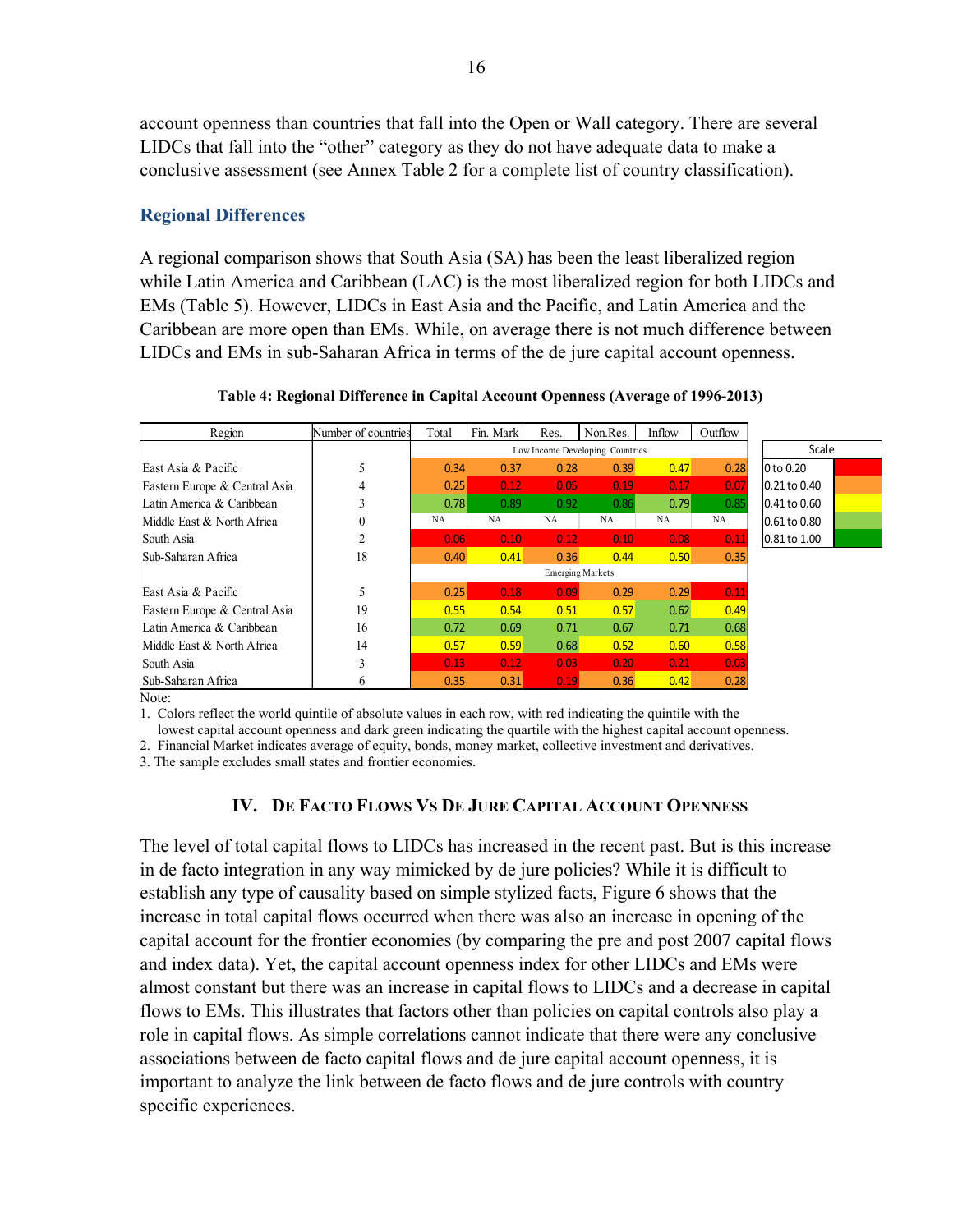

#### **Figure 6. De facto Capital Flows and De jure Capital Account Openness**

**Uganda:** Uganda is an illustration of a case where significant opening up of the capital account did not translate into an immediate increase in capital inflows. In July 1997, Uganda liberalized the capital account although the prevailing conditions—a shallow financial sector, limited regulatory capacity etc. were less than ideal.<sup>12</sup> The opening up of the capital account

was a part of the second stage of a broader package of market-oriented reforms. Although the aim of opening up the capital account was to provide incentives to attract private sector savings from external sources, Uganda did not experience an increase in capital flows. In fact, volume of capital flows started to pick up substantially only after 2004. This indicates that

 $\overline{a}$ 



opening up of the capital account alone is not sufficient to attract capital flows and other push and pull factors also matter.13

<sup>&</sup>lt;sup>12</sup> See the case study prepared by Abebe Selassie and Dmitry Gershenson in the Regional Economic Outlook: Sub-Saharan Africa, (April 2008), "Private Capital Flows to sub-Saharan Africa: Financial Globalization's Final Frontier", International Monetary Fund, Washington D. C.

<sup>&</sup>lt;sup>13</sup> In the case of Uganda, the increase in capital inflows was possible due to the open capital account but it was driven by push factors rather than the pull factors as there were no significant improvements in the quality of institutions, condition of the financial sector, or political developments that could have boosted investor confidence leading to higher capital inflows. The opening of the capital did in the end help purchases of government securities by non-residents (IMF, 2008).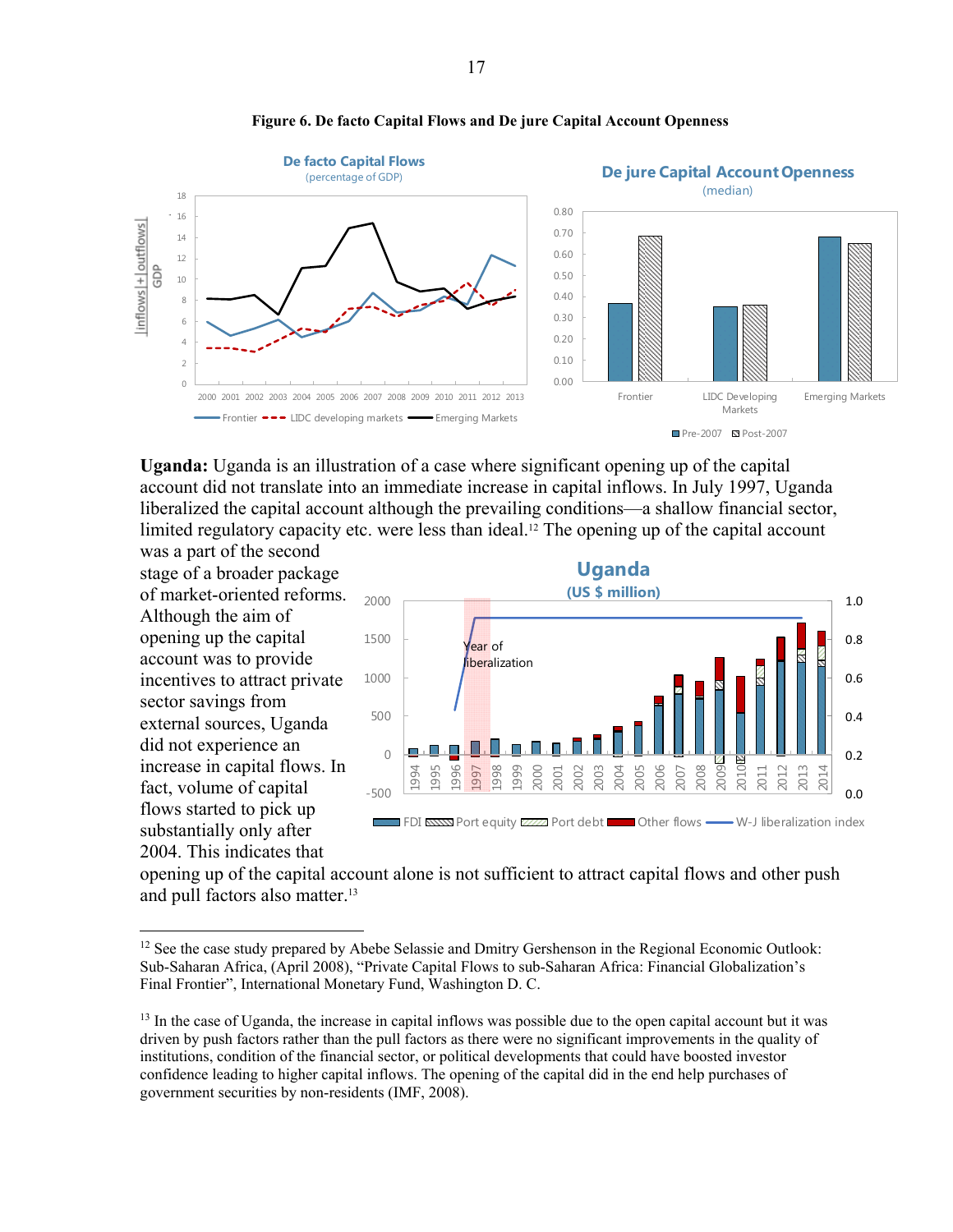**Ghana:** Ghana is an example of a case where the country made significant progress in opening up but also kept limited capital account controls. The liberalization began in late 2005 with the Foreign Exchange Act, which allowed for the first time non-residents to purchase domestic bond



flows, domestic capital market development, and longer-term portfolio inflows.14

## **V. CONCLUDING REMARKS**

A large and growing literature exists on capital account openness in advanced economies and emerging markets but less (and often fragmented) work has been done on low-income countries. This paper fills this gap by computing and documenting a new database of countries' de jure controls on cross-border financial transactions based on information contained in the IMF's *Annual Report on Exchange Arrangements and Exchange Restrictions*. It builds on the methodology adopted by Schindler (2009) albeit with some modifications, which has the advantage of representing the index by disaggregation by types of assets, analyzing openness based on liberalization of inflows or outflows, and whether by residents and non-residents. This paper has expanded the coverage in three ways: time period, asset types and country coverage. In doing so, it covers 164 countries with information on 12 types of asset categories over the period 1996–2013. Given the advantages in adopting Schindler's methodology, several researchers have also updated/expanded his index but the Wang-Jahan index has the most country coverage particularly for low-income developing countries. The paper has also analyzed the link between de jure capital account openness with de facto capital flows.

1

<sup>&</sup>lt;sup>14</sup> Another example would be Vietnam where the authorities opened up a specific category in the capital account to attract investors. Historically, Vietnam has been a country with a very limited openness of the capital account (mainly on FDI inflows). In recent years, however, it has taken gradual steps to open up the bond market to attract investment into Vietnam. Currently, there are no restrictions are placed on non-residents and foreigners to purchase local bonds. As a result, the domestic debt market has seen a rapid development and has also provided the government additional financing sources. The equity market in Vietnam has no direct inflow controls although varying degrees of foreign ownership limits apply.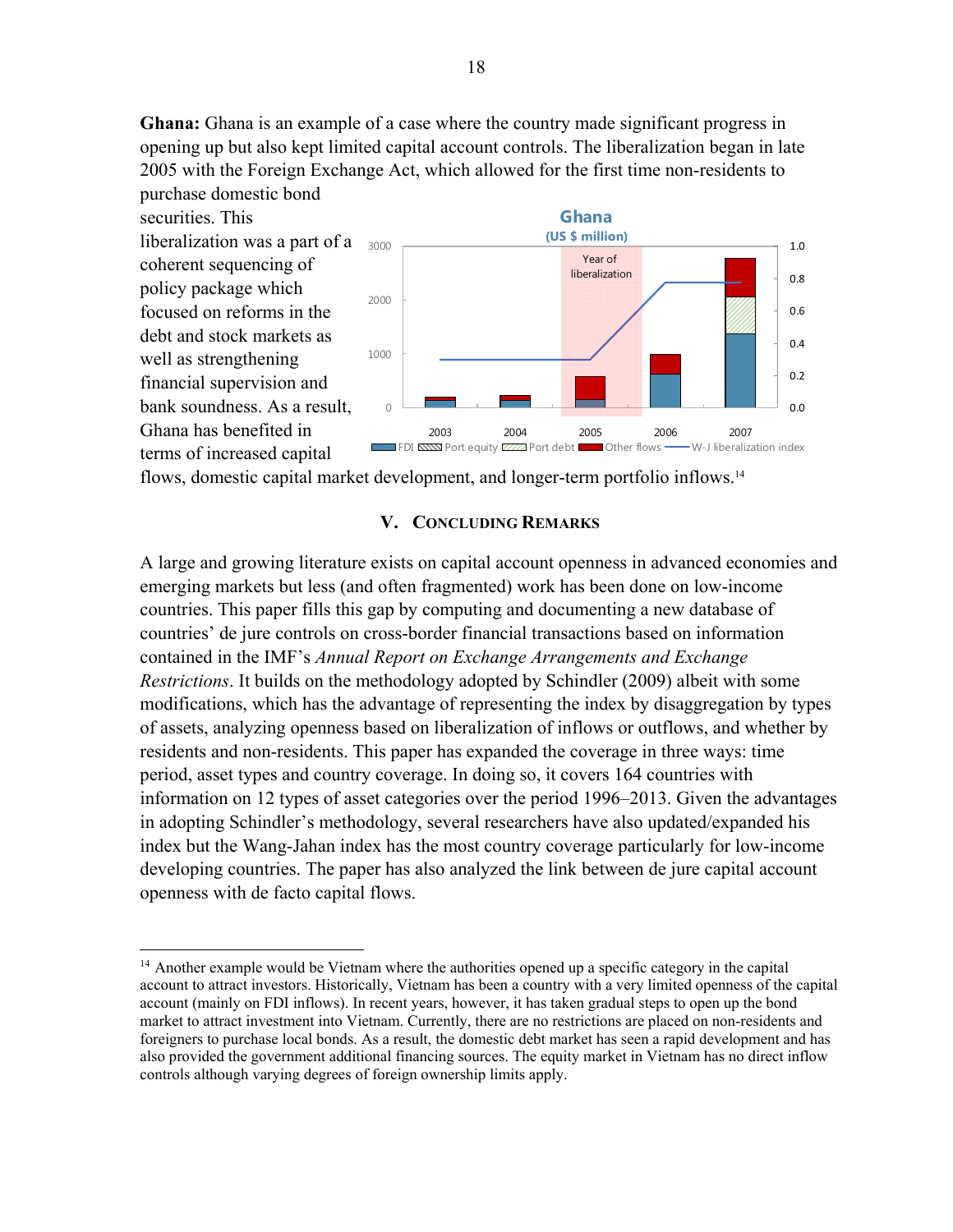The index created in this paper is disaggregated across various types of capital flow assets, allowing one to use it to assess policy questions across a broad range of issues: for example, assessing the macroeconomic and distributional consequences of de jure capital account openness; analyzing the effectiveness of de jure capital account openness policies in specific assets and liability categories; the relative magnitude of tradeoffs posed by changes in de jure capital account openness (for example between promoting higher investment versus generating additional volatility); and so on. Assessing some of these questions is the purpose of our future research.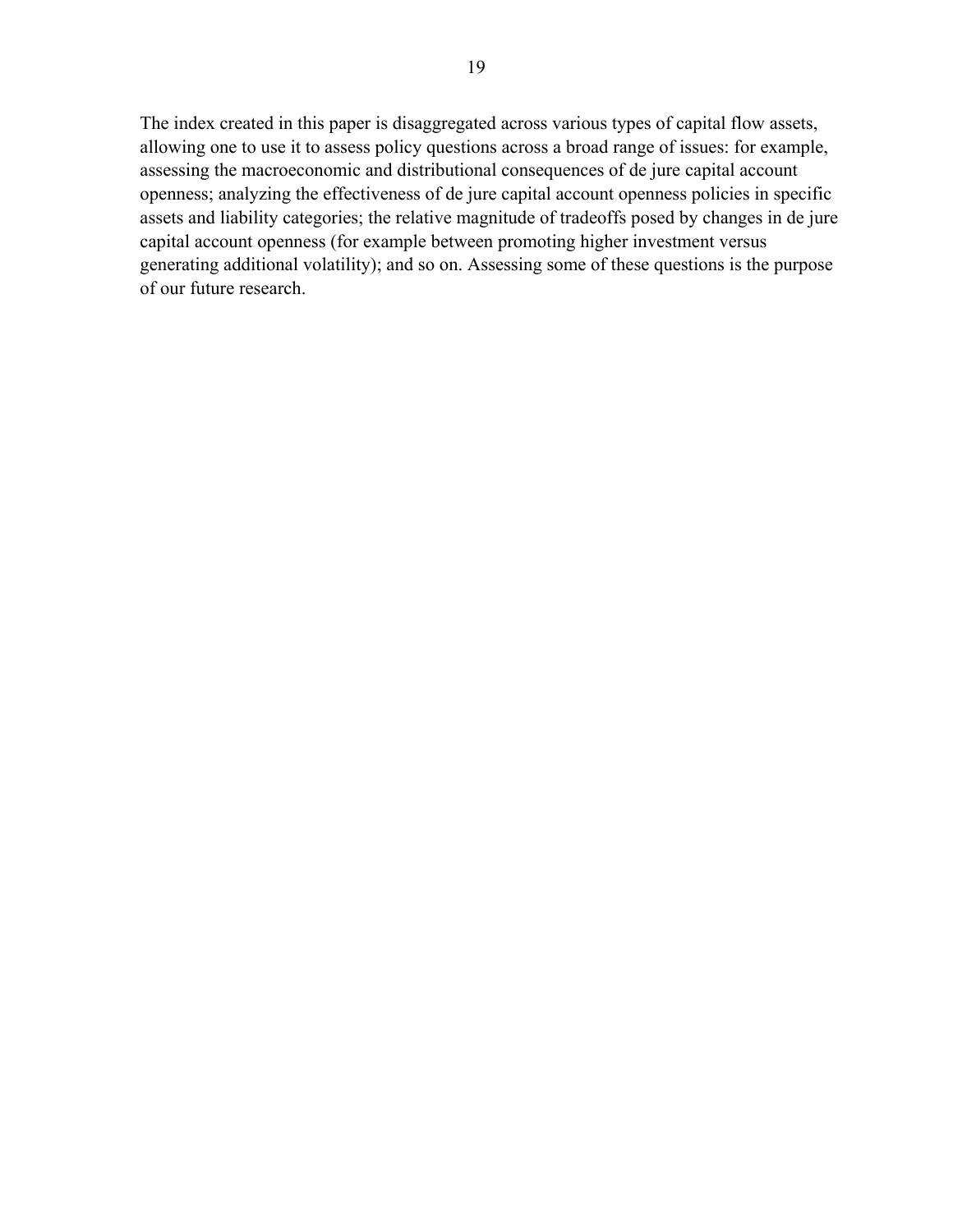| Table 1. List of Countries Covered in the Wang-Jahan Database |                            |                                  |                         |                                                                    |                                                     |  |
|---------------------------------------------------------------|----------------------------|----------------------------------|-------------------------|--------------------------------------------------------------------|-----------------------------------------------------|--|
| AMs                                                           | <b>EMs</b>                 | LIDCs                            | <b>Frontier Markets</b> | <b>Fragile States</b><br>(Sub-group of LIDCs) (Sub-group of LIDCs) | <b>Small States</b><br>(Sub-group of EMs<br>&LIDCs) |  |
| Australia                                                     | Albania                    | Afganistan                       | Bangladesh              | Afganistan                                                         | Antigua                                             |  |
| Austria                                                       | Algeria                    | Bangladesh                       | Bolivia                 | Burundi                                                            | Bahamas                                             |  |
| Belgium                                                       | Angola                     | Benin                            | Cote d'Ivoire           | Central African Rep.                                               | Barbados                                            |  |
| Canada                                                        | Antigua                    | Bhutan                           | Ghana                   | Chad                                                               | Belize                                              |  |
| Cyprus                                                        | Argentina                  | Bolivia                          | Kenya                   | Comoros                                                            | Bhutan                                              |  |
| Czech Republic                                                | Armenia                    | Burkina Faso                     | Mongolia                | Congo, DR                                                          | Djibouti                                            |  |
| Denmark                                                       | Azerbaijan                 | Burundi                          | Mozambique              | Congo, Republic                                                    | Dominica                                            |  |
| Estonia                                                       | Bahamas                    | Cambodia                         | Nigeria                 | Cote d'Ivoire                                                      | Fiji                                                |  |
| Finland                                                       | Bahrain                    | Central African Rep.             | Papua New Guinea        | Djibouti                                                           | Grenada                                             |  |
| France                                                        | <b>Barbados</b>            | Chad                             | Senegal                 | Guinea                                                             | Guyana                                              |  |
| Germany                                                       | <b>Belarus</b>             | Comoros                          | Tanzania                | Guinea-Bissau                                                      | Maldives                                            |  |
| Greece                                                        | Belize<br>Botswana         | Congo, DR                        | Uganda                  | Haiti<br>Liberia                                                   | Mauritius<br>Samoa                                  |  |
| Hong Kong<br>Iceland                                          | Brazil                     | Congo, Republic<br>Cote d'Ivoire | Vietnam<br>Zambia       | Madagascar                                                         | Seychelles                                          |  |
| Ireland                                                       | Bulgaria                   | Djibouti                         |                         | Malawi                                                             | St. Kitts and Nevis                                 |  |
| Israel                                                        | Chile                      | Ethiopia                         |                         | Mali                                                               | St. Vincent & the Grens.                            |  |
| Italy                                                         | China                      | Gambia                           |                         | Myanmar                                                            | Suriname                                            |  |
| Japan                                                         | Colombia                   | Ghana                            |                         | Sierra Leone                                                       | Swaziland                                           |  |
| Korea                                                         | Costa Rica                 | Guinea                           |                         | Solomon Islands                                                    | Tonga                                               |  |
| Latvia                                                        | Croatia                    | Guinea-Bissau                    |                         | Sudan                                                              | Trinidad and Tobago                                 |  |
| Lithuania                                                     | Dominica                   | Haiti                            |                         | Togo                                                               |                                                     |  |
| Luxembourg                                                    | Dominican Republic         | Honduras                         |                         | Yemen                                                              |                                                     |  |
| Malta                                                         | Ecuador                    | Kenya                            |                         | Zimbabwe                                                           |                                                     |  |
| Netherlands                                                   | Egypt                      | Kyrgyz Republic                  |                         |                                                                    |                                                     |  |
| New Zealand                                                   | El Salvador                | Lao                              |                         |                                                                    |                                                     |  |
| Norway                                                        | Equatorial Guinea          | Liberia                          |                         |                                                                    |                                                     |  |
| Portugal                                                      | Fiji                       | Madagascar                       |                         |                                                                    |                                                     |  |
| Singapore                                                     | Gabon                      | Malawi                           |                         |                                                                    |                                                     |  |
| Slovak Republic                                               | Georgia                    | Mali                             |                         |                                                                    |                                                     |  |
| Slovenia                                                      | Grenada                    | Mauritania                       |                         |                                                                    |                                                     |  |
| Spain<br>Sweden                                               | Guatemala<br>Guyana        | Moldova<br>Mongolia              |                         |                                                                    |                                                     |  |
| Switzerland                                                   | Hungary                    | Mozambique                       |                         |                                                                    |                                                     |  |
| United Kingdom                                                | India                      | Myanmar                          |                         |                                                                    |                                                     |  |
| <b>United States</b>                                          | Indonesia                  | Nepal                            |                         |                                                                    |                                                     |  |
|                                                               | Iran                       | Nicaragua                        |                         |                                                                    |                                                     |  |
|                                                               | $Iraq*$<br>Jamaica         | Niger<br>Nigeria                 |                         |                                                                    |                                                     |  |
|                                                               | Jordan                     | Papua New Guinea                 |                         |                                                                    |                                                     |  |
|                                                               | Kazakhstan                 | Rwanda                           |                         |                                                                    |                                                     |  |
|                                                               | Kuwait                     | Senegal                          |                         |                                                                    |                                                     |  |
|                                                               | Lebanon<br>Macedonia       | Sierra Leone<br>Solomon Islands  |                         |                                                                    |                                                     |  |
|                                                               | Malaysia                   | Sudan                            |                         |                                                                    |                                                     |  |
|                                                               | Maldives                   | Tajikistan                       |                         |                                                                    |                                                     |  |
|                                                               | Mauritius                  | Tanzania                         |                         |                                                                    |                                                     |  |
|                                                               | Mexico<br>Morocco          | Togo<br>Uganda                   |                         |                                                                    |                                                     |  |
|                                                               | Namibia                    | Uzbekistan                       |                         |                                                                    |                                                     |  |
|                                                               | Oman                       | Vietnam                          |                         |                                                                    |                                                     |  |
|                                                               | Pakistan                   | Yemen                            |                         |                                                                    |                                                     |  |
|                                                               | Panama                     | Zambia                           |                         |                                                                    |                                                     |  |
|                                                               | Paraguay<br>Peru           | Zimbabwe                         |                         |                                                                    |                                                     |  |
|                                                               | Philippines                |                                  |                         |                                                                    |                                                     |  |
|                                                               | Poland                     |                                  |                         |                                                                    |                                                     |  |
|                                                               | Oatar                      |                                  |                         |                                                                    |                                                     |  |
|                                                               | Romania<br>Russia          |                                  |                         |                                                                    |                                                     |  |
|                                                               | Samoa                      |                                  |                         |                                                                    |                                                     |  |
|                                                               | Saudi Arabia               |                                  |                         |                                                                    |                                                     |  |
|                                                               | Serbia                     |                                  |                         |                                                                    |                                                     |  |
|                                                               | Seychelles<br>South Africa |                                  |                         |                                                                    |                                                     |  |
|                                                               | Sri Lanka                  |                                  |                         |                                                                    |                                                     |  |
|                                                               | St. Kitts and Nevis        |                                  |                         |                                                                    |                                                     |  |
|                                                               | St. Vincent & the Grens.   |                                  |                         |                                                                    |                                                     |  |
|                                                               | Suriname<br>Swaziland      |                                  |                         |                                                                    |                                                     |  |
|                                                               | Syria*                     |                                  |                         |                                                                    |                                                     |  |
|                                                               | Thailand                   |                                  |                         |                                                                    |                                                     |  |
|                                                               | Tonga                      |                                  |                         |                                                                    |                                                     |  |
|                                                               | Trinidad and Tobago        |                                  |                         |                                                                    |                                                     |  |
|                                                               | Tunisia<br>Turkey          |                                  |                         |                                                                    |                                                     |  |
|                                                               | Ukraine                    |                                  |                         |                                                                    |                                                     |  |
|                                                               | United Arab Emirates       |                                  |                         |                                                                    |                                                     |  |
|                                                               | Uruguay<br>Vanuatu         |                                  |                         |                                                                    |                                                     |  |
|                                                               | Venezuela                  |                                  |                         |                                                                    |                                                     |  |
|                                                               | * Fragile States           |                                  |                         |                                                                    |                                                     |  |
|                                                               |                            |                                  |                         |                                                                    |                                                     |  |

# **Annex Table 1. List of Countries Covered in the Wang-Jahan Database**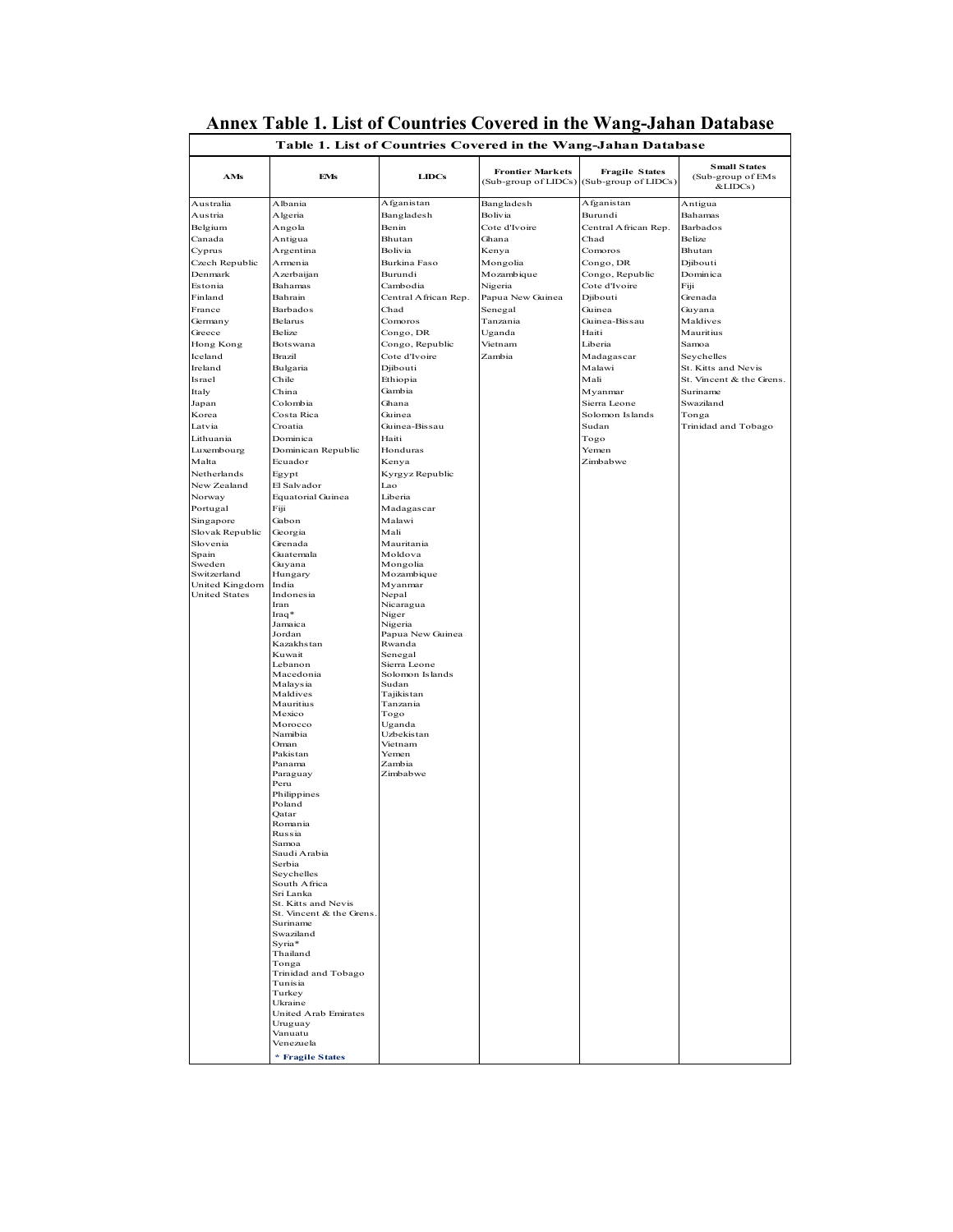| <b>GATE</b>          |                      | <b>OPEN</b>    | WALL                     | <b>OTHER</b>                     |
|----------------------|----------------------|----------------|--------------------------|----------------------------------|
| Albania              | Hungary              | Armenia        | Bahamas                  | Algeria                          |
| Antigua              | Kuwait               | Canada         | Barbados                 | Angola                           |
| Argentina            | Latvia               | Costa Rica     | Belize                   | Azerbaijan                       |
| Australia            | Lebanon              | Denmark        | Bhutan                   | Burundi                          |
| Austria              | Lithuania            | El Salvador    | <b>Equatorial Guinea</b> | Cambodia                         |
| Bahrain              | Luxembourg           | Greece         | Fiji                     | Central African Republic         |
| Bangladesh           | Macedonia            | Guatemala      | Gabon                    | Chad                             |
| Belarus              | Malawi               | Guyana         | India                    | Comoros                          |
| Belgium              | Malaysia             | Haiti          | Lao                      | Congo, Republic                  |
| Benin                | Maldives             | Italy          | Solomon Islands          | Ethiopia                         |
| Bolivia              | Mali                 | Japan          | Sri Lanka                | Iraq                             |
| Botswana             | Malta                | Liberia        | Suriname                 | Kyrgyz Republic                  |
| Brazil               | Mauritius            | Netherlands    | Tunisia                  | Madagascar                       |
| Bulgaria             | Mexico               | Nicaragua      | Ukraine                  | Mauritania                       |
| Burkina Faso         | Moldova              | Panama         | Zimbabwe                 | Myanmar                          |
| Chile                | Mongolia             | Paraguay       |                          | Nepal                            |
| China                | Morocco              | Peru           |                          | Saint Kitts and Nevis            |
| Colombia             | Mozambique           | Switzerland    |                          | Saint Vincent and the Grenadines |
| Congo, DR            | Namibia              | United Kingdom |                          | Serbia                           |
| Cote d'Ivoire        | New Zealand          | Uruguay        |                          | Sierra Leone                     |
| Croatia              | Niger                | Yemen          |                          | Sudan                            |
| Cyprus               | Nigeria              | Zambia         |                          | Syria                            |
| Czech Republic       | Norway               |                |                          | Vietnam                          |
| Djibouti             | Oman                 |                |                          |                                  |
| Dominican Republic   | Pakistan             |                |                          |                                  |
| Ecuador              | Papua New Guinea     |                |                          |                                  |
| Egypt                | Philippines          |                |                          |                                  |
| Estonia              | Poland               |                |                          |                                  |
| Finland              | Portugal             |                |                          |                                  |
| France               | Oatar                |                |                          |                                  |
| Georgia              | Romania              |                |                          |                                  |
| Germany              | Russia               |                |                          |                                  |
| Ghana                | Rwanda               |                |                          |                                  |
| Grenada              | Samoa                |                |                          |                                  |
| Guinea               | Saudi Arabia         |                |                          |                                  |
| Guinea-Bissau        | Senegal              |                |                          |                                  |
| Honduras             | Seychelles           |                |                          |                                  |
| Hong Kong            | Singapore            |                |                          |                                  |
| Iceland              | Slovak Republic      |                |                          |                                  |
| Indonesia            | Slovenia             |                |                          |                                  |
| Iran                 | South Africa         |                |                          |                                  |
| Ireland              | Swaziland            |                |                          |                                  |
| Israel               | Sweden               |                |                          |                                  |
| Jamaica              | Tajikistan           |                |                          |                                  |
| Jordan               | Tanzania             |                |                          |                                  |
| Kazakhstan           | Thailand             |                |                          |                                  |
| Kenya                | Togo                 |                |                          |                                  |
| Korea                | Tonga                |                |                          |                                  |
| Spain                | Trinidad and Tobago  |                |                          |                                  |
| United Arab Emirates | Turkey               |                |                          |                                  |
|                      | Uganda               |                |                          |                                  |
|                      | <b>United States</b> |                |                          |                                  |
|                      | Uzbekistan           |                |                          |                                  |
|                      | Venezuela            |                |                          |                                  |

# **Annex Table 2. Countries Classified as Gate/Walls/Open**

 Note: Other denotes those countries that do not have adequate data points over the sample period to make a conclusive assessment.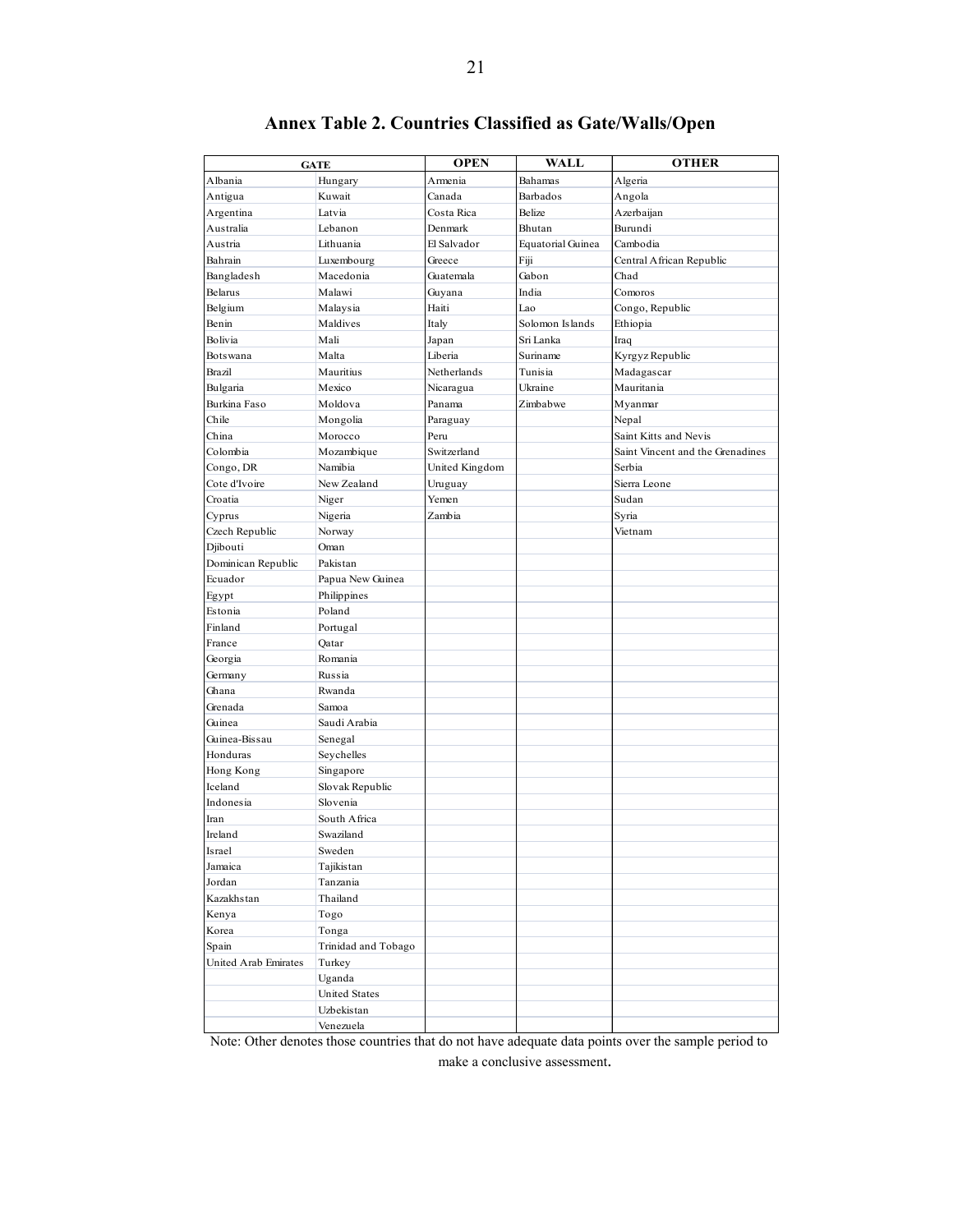# **Annex. Definition of the Asset Types in the Capital Account**

The index is based on openness policies on 12 categories of the capital account. For each category a value of 0 (closed) or 1 (open) is assigned based on a country's de jure policy on controls on capital flows. The various categories include:

- **Equity**. Transactions involving shares and other securities of a participating nature, excluding those investments for the purpose of acquiring a lasting economic interest which are addressed as a foreign direct investment.
- **Bond**. Bonds or other debt securities with an original maturity of more than one year. The term other debt securities include notes and debentures.
- **Money market**. Securities with an original maturity of one year or less, including shortterm instruments like certificates of deposits and bills of exchange, among others.
- **Collective Investment**. Share certificates and registry entries or other evidence of investor in an institution for collective investment such as mutual funds and investment trusts.
- **Derivatives and other instruments**. Operations in rights, warrants, financial options and futures, secondary market operations in other financial claims (including sovereign loans, receivables, and discounted bills of trade), forward operations, swaps of bonds and other debt securities, and operations in foreign exchange without any other underlying transaction (spot or forward trading on the foreign exchange markets, forward cover operations).
- **Commercial Credit**. Operations directly linked with international trade transactions or with the rendering of international services.
- **Financial Credit**. Credits other than commercial credits granted by all residents, including banks to nonresidents or vice versa.
- **Direct Investment**. Investments for the purpose of establishing lasting economic relations both abroad by residents and domestically by non-residents (for example, for the purpose of producing goods and services, and, to allow investor participation in the management of an enterprise).
- **Direct Investment Liquidation**. The transfer of principal, including the initial capital and capital gains of a foreign direct investment as defined above.
- **Guarantees**. Guarantees, sureties, and financial backup facilities provided by residents to nonresidents and vice versa. It also includes securities pledged for payment or performance of a contract—such as warrants, performance bonds, and standby letters of credit—and financial backup facilities that are credit facilities used as a guarantee for independent financial operations.
- **Real Estate**. The acquisition of real estate not associated with direct investment, including, for example investment of a purely financial nature in real estate or the acquisition of real estate for personal use.
- **Personal capital transaction**. Transfers initiated on behalf of private persons and intended to benefit other private persons. It includes transactions involving property to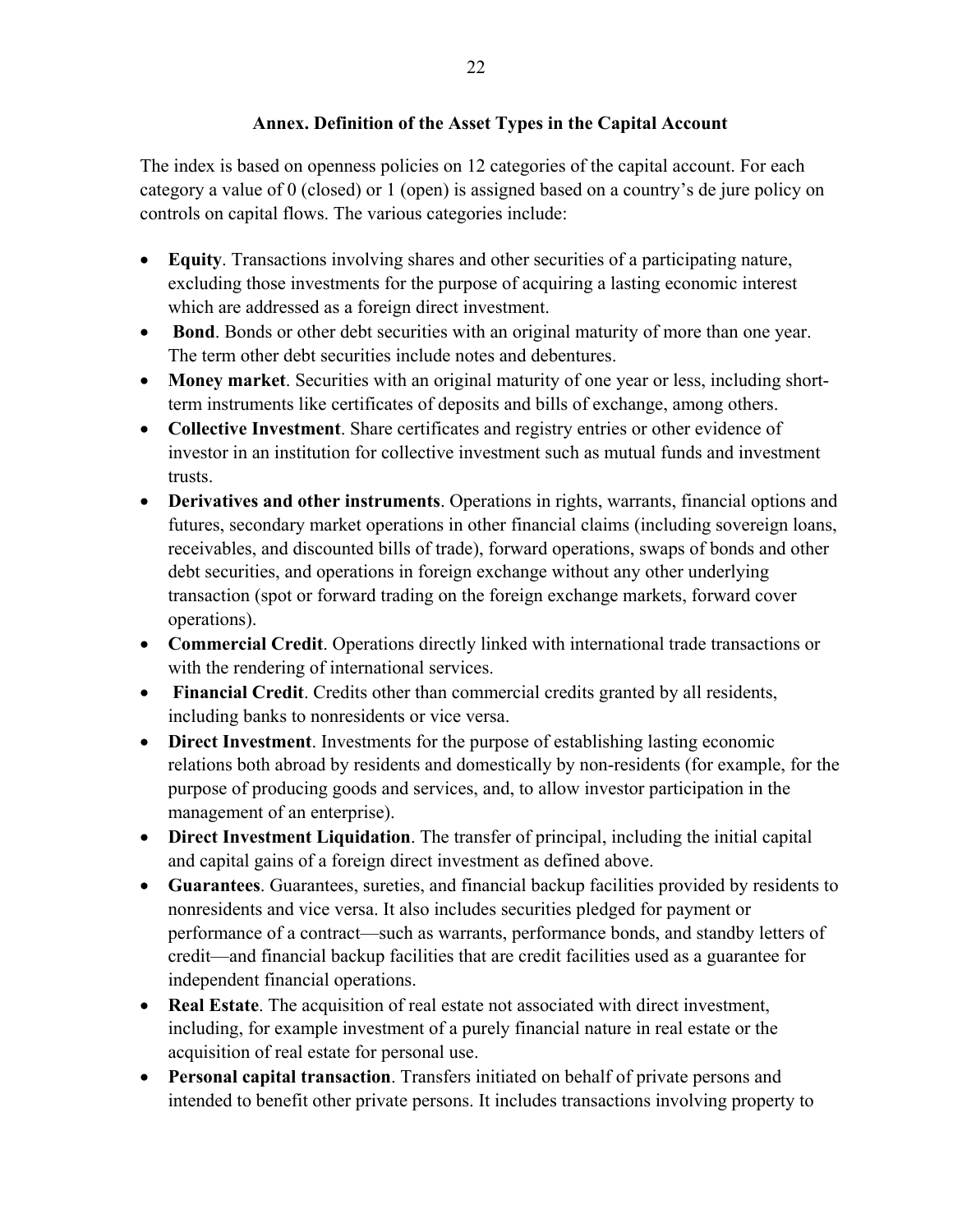which the promise of a return to the owner with payments of interest is attached (e.g., loans or settlements of debt in their country of origin by immigrants) and transfers effected free of charge to the beneficiary (for example, gifts and endowments, loans, inheritances and legacies, and emigrants' assets).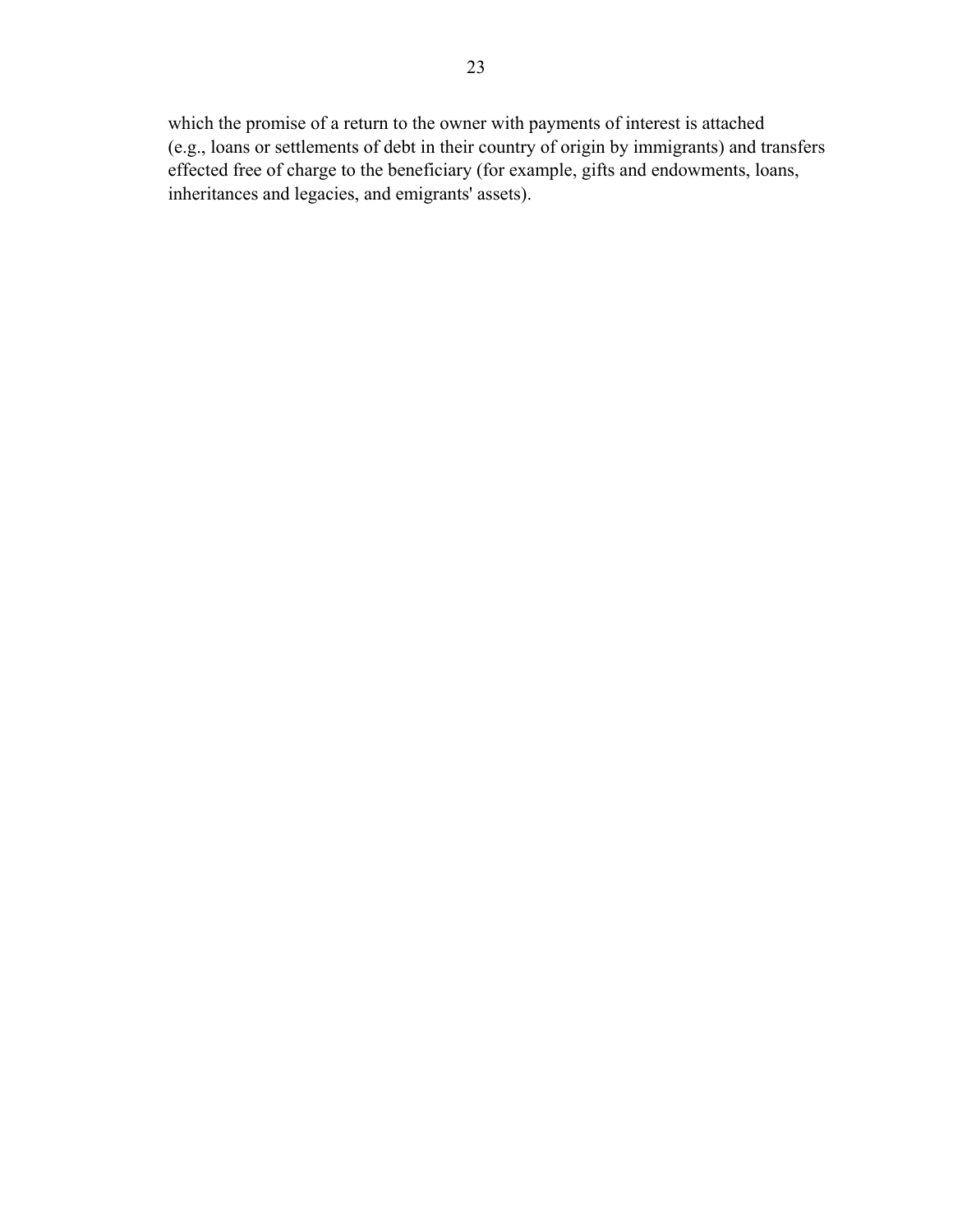#### **REFERENCES**

Alleyne, Trevor and Mauro Mecagni, 2014, Managing Volatile Capital Flows Experiences and Lessons for Sub-Saharan African Frontier Markets, (Washington, International Monetary Fund).

Andrés Fernández A., Michael W. Klein, Alessandro Rebucci, Martin Schindler and Martín Uribe, 2015, Capital Control Measures: A New Dataset, IMF Working Paper WP/15/80.

Araujo, Juliana, Antonio David, Carlos van Hombeeck, and Chris Papageorgiou, (2015a), Non-FDI Capital Inflows in Low-Income Developing Countries: Catching the Wave?, IMF Working Paper No. 15/86, (Washington, International Monetary Fund).

\_\_\_\_\_\_\_, (2015b), Joining the Club? Procyclicality of Private Capital Inflows in Low Income Developing Countries, IMF Working Paper No. 15/163, (Washington, International Monetary Fund).

Binici, Mahir, Martin Schindler, and Michael Hutchison. 2010. "Controlling Capital? Legal Restrictions and the Asset Composition of International Financial Flows," *Journal of International Money and Finance* 29:4, 666–684.

Chinn, Menzie D. and Hiro Ito (2006). "What Matters for Financial Development? Capital Controls, Institutions, and Interactions," *Journal of Development Economics*, Volume 81, Issue 1, Pages 163–192 (October).

\_\_\_\_\_\_\_\_\_\_\_, (2008), ''A New Measure of Financial Openness,'' Journal of Comparative Policy Analysis, Vol. 10, No. 3, pp. 309–22.

De Gregorio, José, Sebastian Edwards and Rodrigo Valdés. 2000. "Controls on Capital Inflows: Do They Work*?" Journal of Development Economics*, vol. 69, pp. 59 – 83.

International Monetary Fund (IMF), 2013, Balance of Payments Manual (Washington, International Monetary Fund, 6th ed.).

\_\_\_\_\_\_\_ , various years, Annual Report on Exchange Arrangements and Exchange Restrictions (Washington, International Monetary Fund).

\_\_\_\_\_\_\_ , 2008, Regional Economic Outlook: Sub-Saharan Africa," Private Capital Flows to sub-Saharan Africa: Financial Globalization's Final Frontier", (International Monetary Fund, Washington D.C. ), April.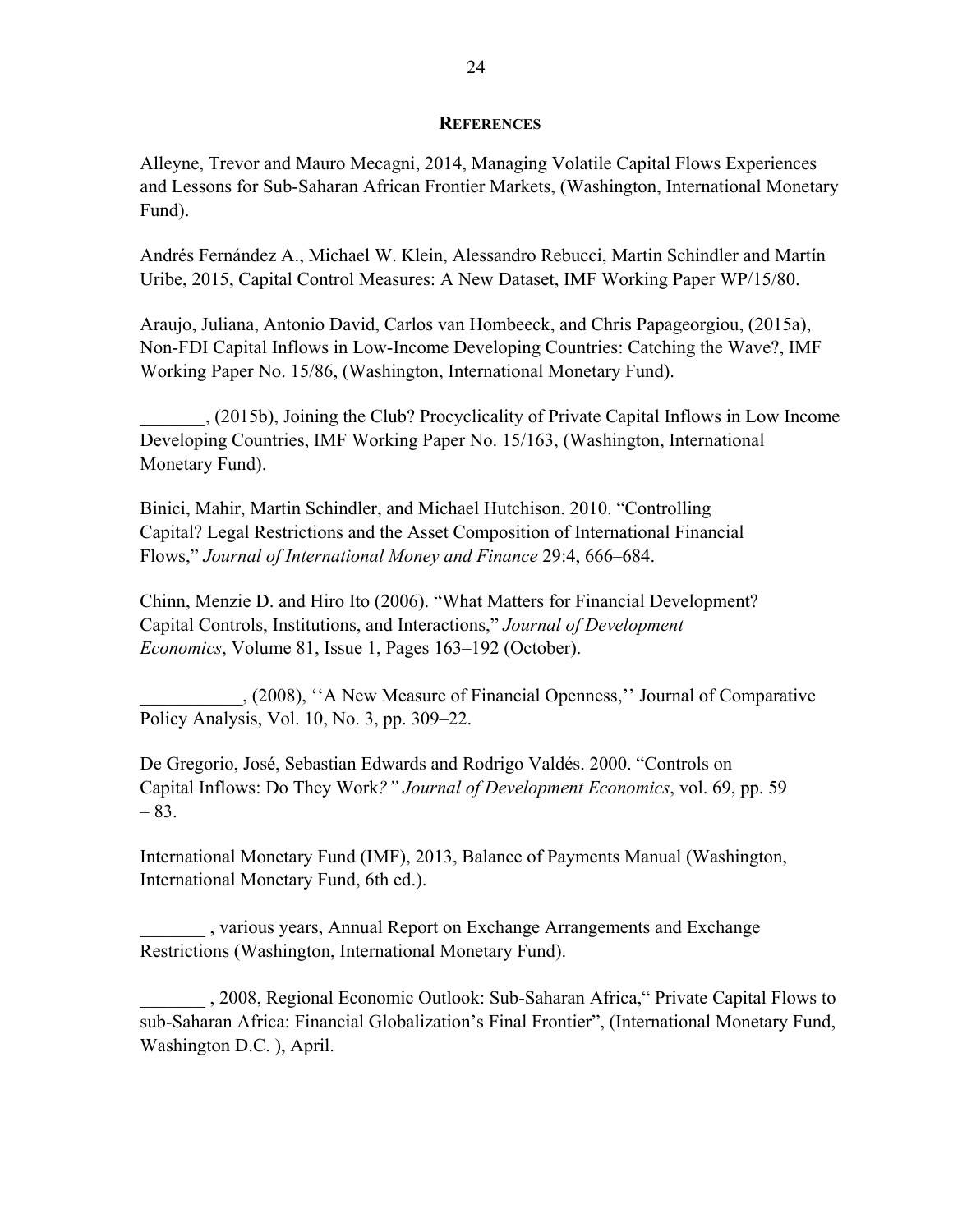Managing Capital Inflows – Cross-Cutting Themes and Possible Policy Framework." (Washington, International Monetary Fund).

Jeanne, Olivier. 2012. "Capital Flow Management." *American Economic Review Papers and Proceedings* (May): 203–06.

Jeanne, Olivier, Arvind Subramanian, and John Williamson. 2012. *Who Needs to Open the Capital Account?* Peterson Institute for International Economics.

Klein, Michael W., (2012), "Capital Controls: Gates versus Walls", *Brookings Papers on Economic Activity*, 2013, vol. 2, Fall.

Kose, Ayhan, Eswar Prasad, Kenneth Rogoff, and Shang-Jin Wei, 2006, ''Financial Globalization: A Reappraisal,'' IMF Working Paper 06/189 (Washington, International Monetary Fund).

Laeven, Luc and Fabian Valencia, 2008, "Systemic Banking Crises: A New Database," IMF Working Paper No. 08/224.

Laeven, Luc and Fabian Valencia, 2010, "Resolution of Banking Crises: The Good, the Bad, and the Ugly," IMF Working Paper No. 10/44.

Lane, Philip R., and Gian Maria Milesi-Ferretti, 2007, ''The External Wealth of Nations Mark II: Revised and Extended Estimates of Foreign Assets and Liabilities,'' Journal of International Economics, Vol. 73, No. 2, pp. 223–50.

Ostry, Jonathan, Atish Ghosh, Karl Habermeier, Marcos Chamon, Mahvash S. Qureshi, and Dennis B.S. Reinhardt. 2010. "Capital Inflows: The Role of Controls." *IMF Staff Position Note*, SPN/10/04.

Ostry, Jonathan, Atish Ghosh, Marcos Chamon, and Mahvash S. Qureshi. 2011. "Capital Controls: When and Why." *IMF Economic Review* 59, no. 3.

Prati, Alessandro, Martin Schindler, and Patricio Valenzuela. 2012. "Who Benefits from Capital Account Liberalization? Evidence from Firm-Level Credit Ratings Data," *Journal of International Money and Finance* 31:6, 1649–1673.

Quinn, Dennis P., 1997, ''The Correlates of Change in International Financial Regulation,'' American Political Science Review, Vol. 91 (September), pp. 531–51.

Quinn, Dennis, Martin Schindler and A. Maria Toyoda. 2011. "Assessing Measures of Financial Openness and Integration." *IMF Economic Review* 59, no. 3.